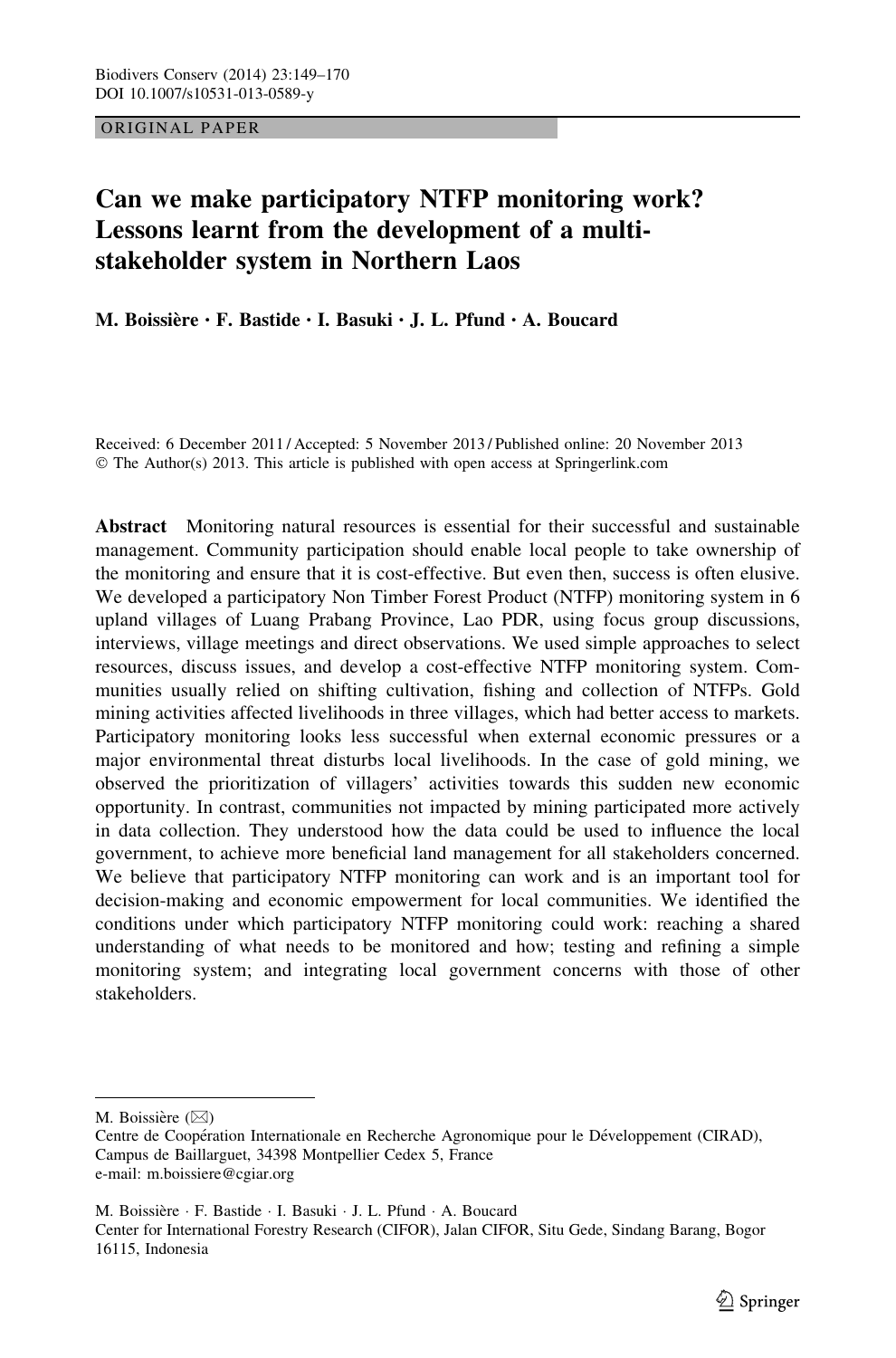Keywords Participatory monitoring system · NTFP · Multi-stakeholders · Adaptive management - Lao PDR

#### **Introduction**

Monitoring is the systematic gathering and analysis of information to observe change in the physical and social environment (Evans and Guariguata [2007](#page-20-0); Garcia and Lescuyer [2008](#page-20-0)). In the area of land management, participation in monitoring requires the involvement of different stakeholders: local communities, decision-makers, scientists and NGOs. Its function as a ''cornerstone to effective decision-making in natural resource management'' makes it a powerful tool for adaptive co-management (Cundill and Fabricius [2009](#page-20-0)). It promotes social learning and collaboration in environmental management. It is not only considered a cost-effective tool (Danielsen et al. [2005a;](#page-20-0) Sheil and Lawrence [2004](#page-21-0)), but also a means to allow feedback for land management (Armitage et al. [2009](#page-20-0); Berkes and Folke [1998](#page-20-0); Berkes et al. [2000](#page-20-0); Stringer et al. [2006\)](#page-21-0).

Most studies on participatory monitoring are site-oriented, which makes them descriptive and anecdotal, and it is therefore difficult to extract general guidelines applicable to different scales and situations. Few attempts have been made to link different studies to a theoretical framework. Some authors have only proposed a characterization of monitoring approaches according to the degree to which local communities are engaged in data gathering and analysis (Danielsen et al. [2008](#page-20-0); Evans and Guariguata [2007](#page-20-0)).

Many case studies show the value, success and interest of land users in the participatory monitoring approach (Andrianandrasana et al. [2005](#page-19-0); Danielsen et al. [2005b](#page-20-0); Noss et al. [2005;](#page-21-0) Rijsoort and Jinfeng [2005\)](#page-21-0). They also argue the need to promote the local point of view and participation in decision-making (Danielsen et al. [2005a](#page-20-0)).

A few authors have underlined the limitations and caveats related to participatory monitoring and suggested ways to address them (Garcia and Lescuyer [2008](#page-20-0); Poulsen and Luanglath [2005](#page-21-0); Webber et al. [2007](#page-21-0); Yasue et al. [2010](#page-21-0)). They highlight the difficulty in scaling up the results for natural resource management decisions. Local people do not always understand the concept of monitoring, and by extension, the benefits they could receive. Lack of incentives to follow up for long periods and time limitations make monitoring difficult to sustain. According to these authors, developing a comprehensive framework of long-term participatory monitoring, ensuring local interest, and offering incentives are key issues to be addressed.

We agree that incorporating local needs and opinions in all aspects of natural resource management, including monitoring, is a prerequisite for success. In the hope of making local participation more successful and sustainable, we developed a multi-stakeholders' monitoring system of natural resources, in 6 villages in Northern Laos. We focused on simple tools to assess the availability of important Non Timber Forest Products (NTFPs), rather than focusing on biodiversity, a hard to define concept. The originality of our approach was that it linked governance structures, important natural resources for various stakeholders, including local communities and government staff at the district level, and a new policy, Participatory Land Use Planning (PLUP). The latter was intended as a way to give more voice to local people in land management. We also aimed at understanding the conditions for participatory monitoring to work, taking into account different characteristics such as the distance to market or the presence of roads and other infrastructure.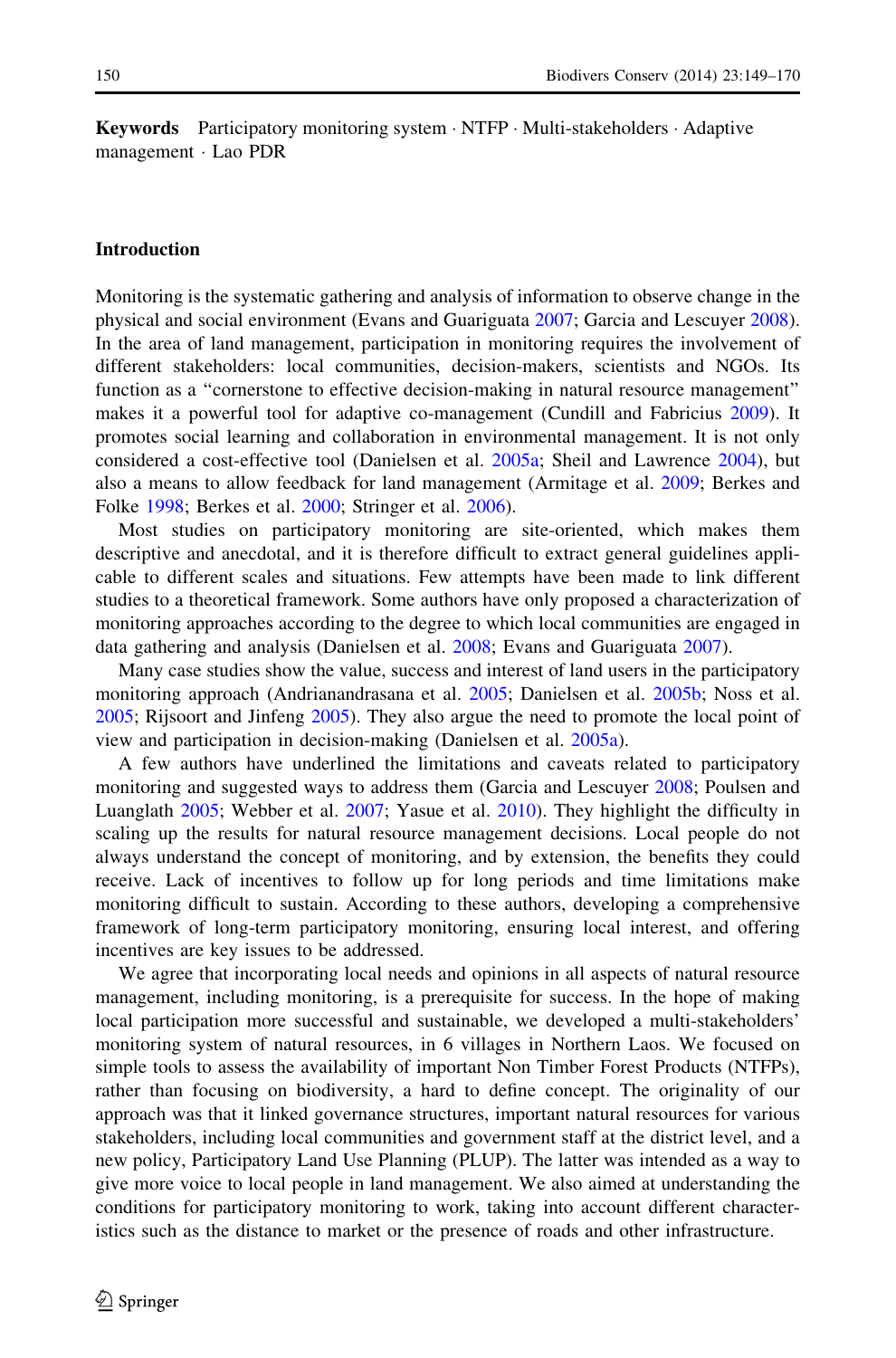In this paper we examine the step-by-step approach we used to develop NTFP monitoring with local community and government staff participation. We provide an example of participatory approaches to integrate different perspectives (e.g. villagers, district officers and conservation organizations). Then we discuss issues of participation and sustainability. Finally, we propose a monitoring system that could be easily integrated into local governance and government policies, followed by a discussion on the potential and limitations of the approach.

#### Research context and site description

#### Research context

Between 2009 and 2010, research on participatory biodiversity and livelihood monitoring was conducted in Laos as part of a broader study on the links between livelihoods and biodiversity values in fragmented landscapes (CIFOR [2010](#page-20-0); Laumonier et al. [2008;](#page-20-0) Pfund et al. [2011;](#page-21-0) Belcher et al. [2013](#page-20-0)). These landscapes are facing rapid changes, with new economic developments (e.g. increasing numbers of investors and companies operating in this region, livestock improvement, tree planting, and an improved road network) (NAFRI, NAFES and NUoL [2005\)](#page-20-0).

Other contributors to change in the landscape include government policies. In the late 1990s there was a move to halt poppy farming (UNODC [2005\)](#page-21-0) followed by a policy to reduce poverty and to eradicate shifting cultivation through Land Use Planning (LUP). The resulting progressive rural transition from subsistence agriculture to market oriented crops has also contributed to changes in the landscape. These changes need to be monitored, notably their effects on the availability of subsistence and marketable products. To develop monitoring tools relevant to conservationists, local government and local communities, we need to ensure active participation at all levels, particularly of local elites. We also considered how our approach and results could be integrated into current government policies, especially those related to LUP, which are of growing importance in Laos.

#### Site description

Initially, we selected seven villages (one village was dropped from this activity because of its relocation during the project implementation<sup>1</sup>) as pilot sites according to: ethnicity, distance to a protected area [Nam Et-Phou Loei National Protected Area (NPA)], distance to market and infrastructure, altitude (from 500 to 1,000 m), and population density (Table [1](#page-3-0)). The location of the seven villages shows a gradient of these various factors. All sites were located in Viengkham District (see Fig. [1\)](#page-4-0), one of the poorest districts in Laos, but with the most forest in Luang Prabang Province. Forests near the villages were degraded and scattered in small patches in this hilly, mountainous landscape. Hmong, Khmu and Tai-Lao were the main ethnic groups in these villages (Chazee [1999;](#page-20-0) M. Roberts, personnal communication 2010).

Local livelihoods are mainly based on slash-and-burn cultivation of upland rice, irrigated rice fields (i.e. Muangmuay), fruit and vegetable gardens and livestock (e.g. cattle,

<sup>&</sup>lt;sup>1</sup> Phadeng Village was moved further away from the NPA buffer zone and closer (according to the government resettlement strategy) to infrastructure and services (health and education). It was subsequently merged with another Hmong village (Phoukhong) located close to the road (Watts et al. [2010](#page-21-0)).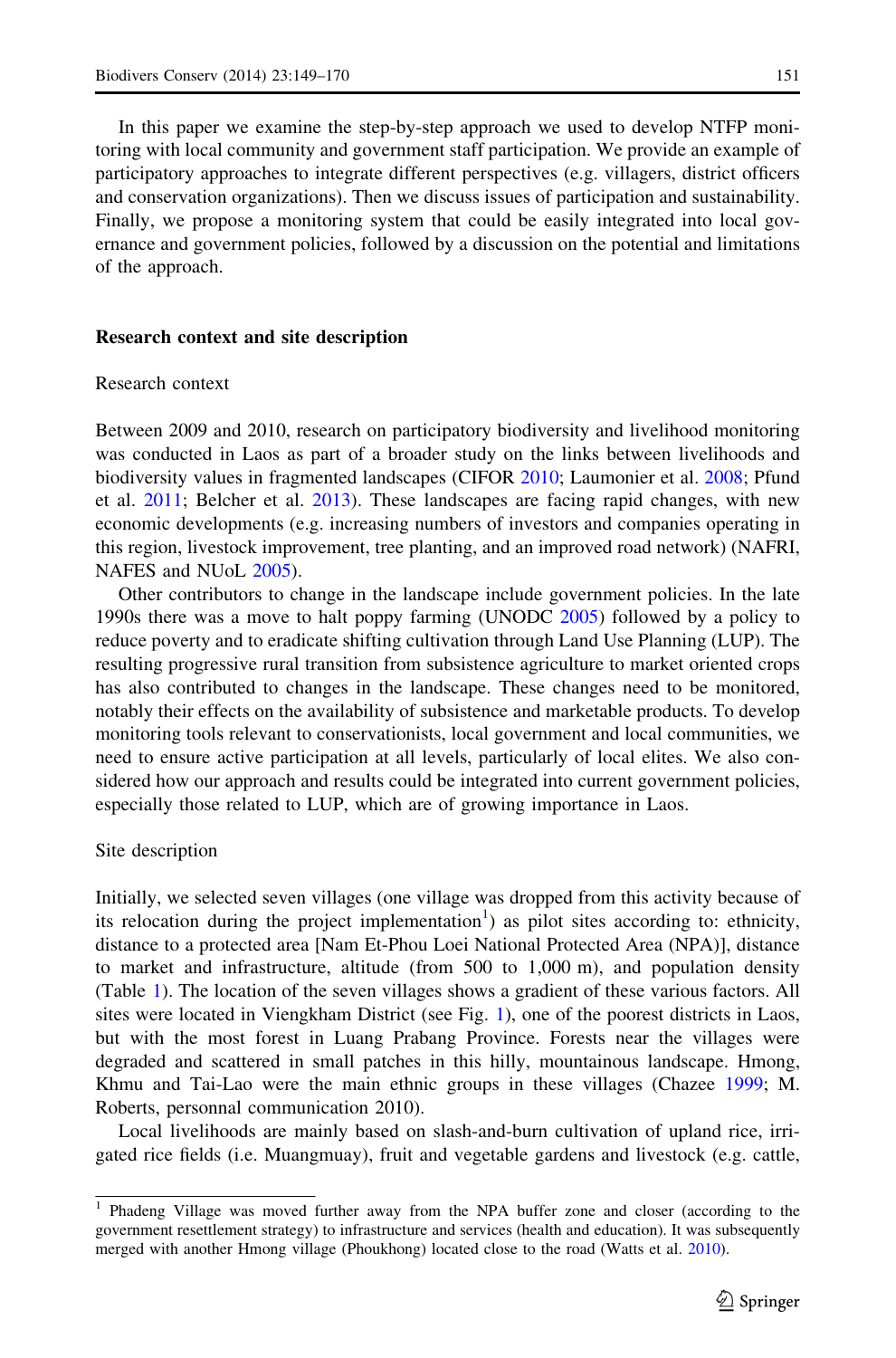<span id="page-3-0"></span>

|                       |                     |                       | $\frac{1}{2}$<br>$\sim$ $\sim$ $\sim$                                                                                                         |                 |                                                     |                                                |
|-----------------------|---------------------|-----------------------|-----------------------------------------------------------------------------------------------------------------------------------------------|-----------------|-----------------------------------------------------|------------------------------------------------|
| Villages              | Ethnic<br>group     | Population Livelihood |                                                                                                                                               | $\widehat{E}$   | protected areas (km)<br>Altitude Direct distance to | Direct distance to district<br>markets (in km) |
| Phoukong)<br>Phadeng- | Hmong               | 285 (235)             | Farming based on upland rice, NTFP collection, gardens,<br>livestock                                                                          | $\frac{60}{50}$ |                                                     |                                                |
| Muangmuay             | Khmu and<br>Tai-Lao | PZ.                   | Farming based on upland rice, irrigated rice field, NTFP<br>collection, gardens, cash crop plantations, livestock                             | 90              |                                                     | 28                                             |
| Vangmat<br>Bouannni-  | Khmu and<br>Tai-Lao | 354                   | Farming based on upland rice, NTFP collection, gardens,<br>cash crop plantation, livestock                                                    | 510             |                                                     | 26                                             |
| Donkeo                | Khmu                | 378                   | Farming based on upland rice, NTFP collection, gardens,<br>plantation, livestock                                                              | 820             |                                                     | 24                                             |
| Vangkham              | Khmu                | 263                   | Farming based on upland rice, NTFP collection, gardens,<br>plantation, livestock                                                              | 470             |                                                     | 30                                             |
| Houaykhone            | Khmu                | 338                   | Farming based on upland rice, NTFP collection, gardens,<br>livestock                                                                          | 530             |                                                     | 30                                             |
| Paklao                | Khmu                | $\frac{14}{1}$        | Farming based on upland rice, NTFP collection, gardens,<br>plantation, livestock                                                              | 530             |                                                     | $\overline{24}$                                |
|                       |                     |                       | Information in this table was collected during the Landscape Mosaics project and the CGIAR-Canada Linkage Fund (CCLF) project, funded by CIDA |                 |                                                     |                                                |

Table 1 Characterization of the different study sites (livelihoods, ethnic groups, population, distance to protected area, distance to infrastructure and markets) Table 1 Characterization of the different study sites (livelihoods, ethnic groups, population, distance to protected area, distance to infrastructure and markets)

 $\underline{\textcircled{\tiny 2}}$  Springer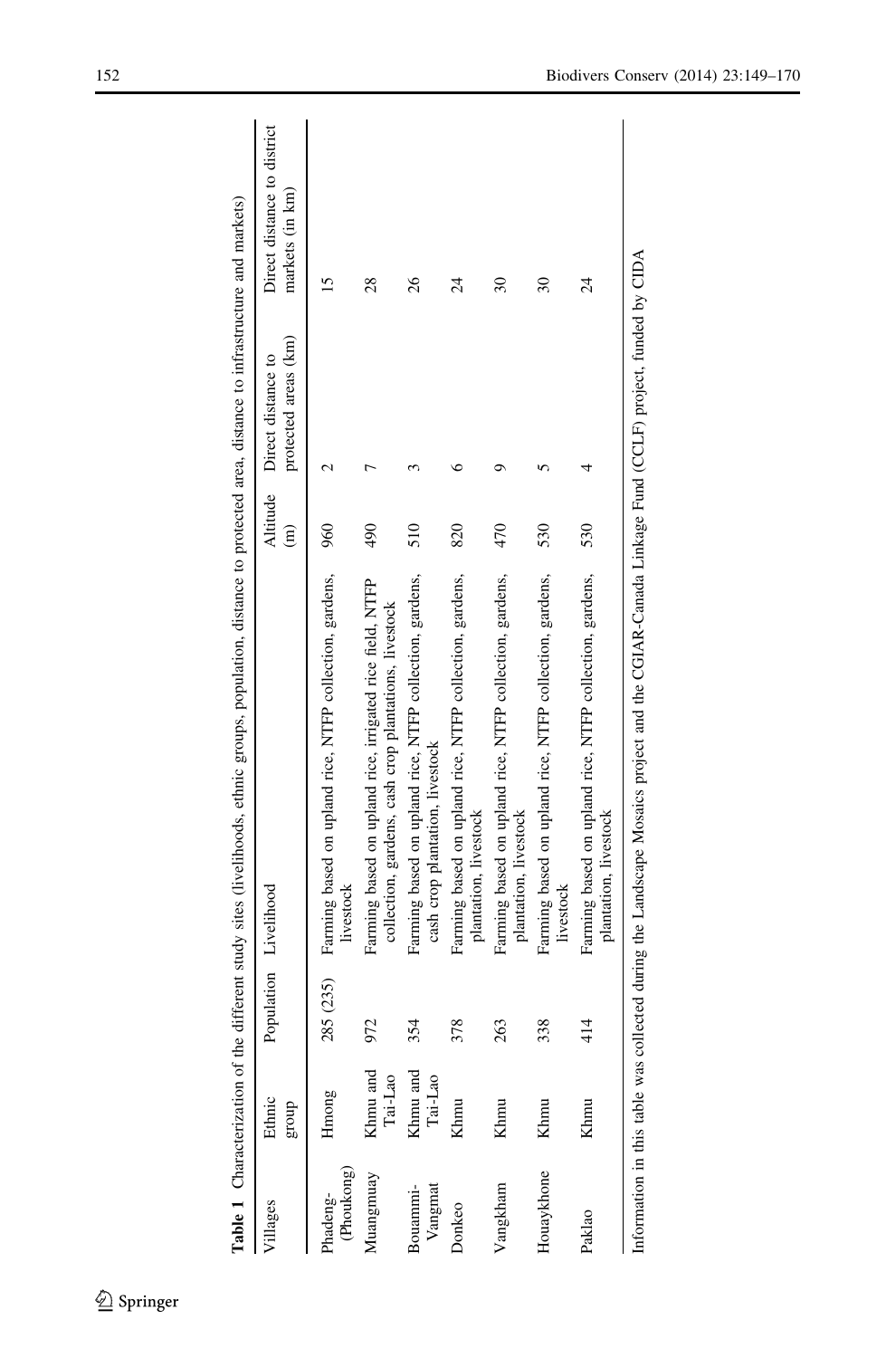<span id="page-4-0"></span>

Fig. 1 Map of Muangmuay Village Cluster, District of Viengkham, Province of Luang Pabrang, Lao PDR

pigs, chickens). In order to eradicate shifting cultivation, the local government has supported villagers' efforts in planting cash crops such as teak (Tectona grandis), eaglewood (Aquilaria crassna) and rubber (Hevea brasiliensis). In some villages, fish is an important food and source of cash income (when the village is not far from a market).

NTFPs also play an important role in Viengkham's development. Countrywide, their commercial value may reach US\$ 7–8 million a year, reflecting the expanding small and medium-scale processing industries. It is estimated that in rural areas NTFPs, at the household level, are annually worth about US\$ 300 (NAFRI, NUOL, SNV [2007\)](#page-21-0).

In Viengkham, dependency on forest products varied according to the villages' location. Some of the most valuable NTFPs have been domesticated or are in a process of domestication, for example, pigeon pea (Cajanus cajan), broomgrass (Thysanolaema maxima), peuak meuak (Boehmeria malabarica), and paper mulberry (Broussonetia papyrifera) (Weyerhaeuser et al. [2010](#page-21-0)). NTFP domestication tends to occur in villages located far from valuable forest resources or where tenure improves the resource security. The local government has also provided NTFP seedlings and training through a decentralized technical organization called Technical Service Center (TSC), located at the village cluster level.

#### Village cluster

The six villages were part of the same village cluster, or *kumban pattana* (Fig. [1](#page-3-0); Table 1). The kumban has been a priority for the Lao administration since 2004. As an institutional link between the district and village levels, it is: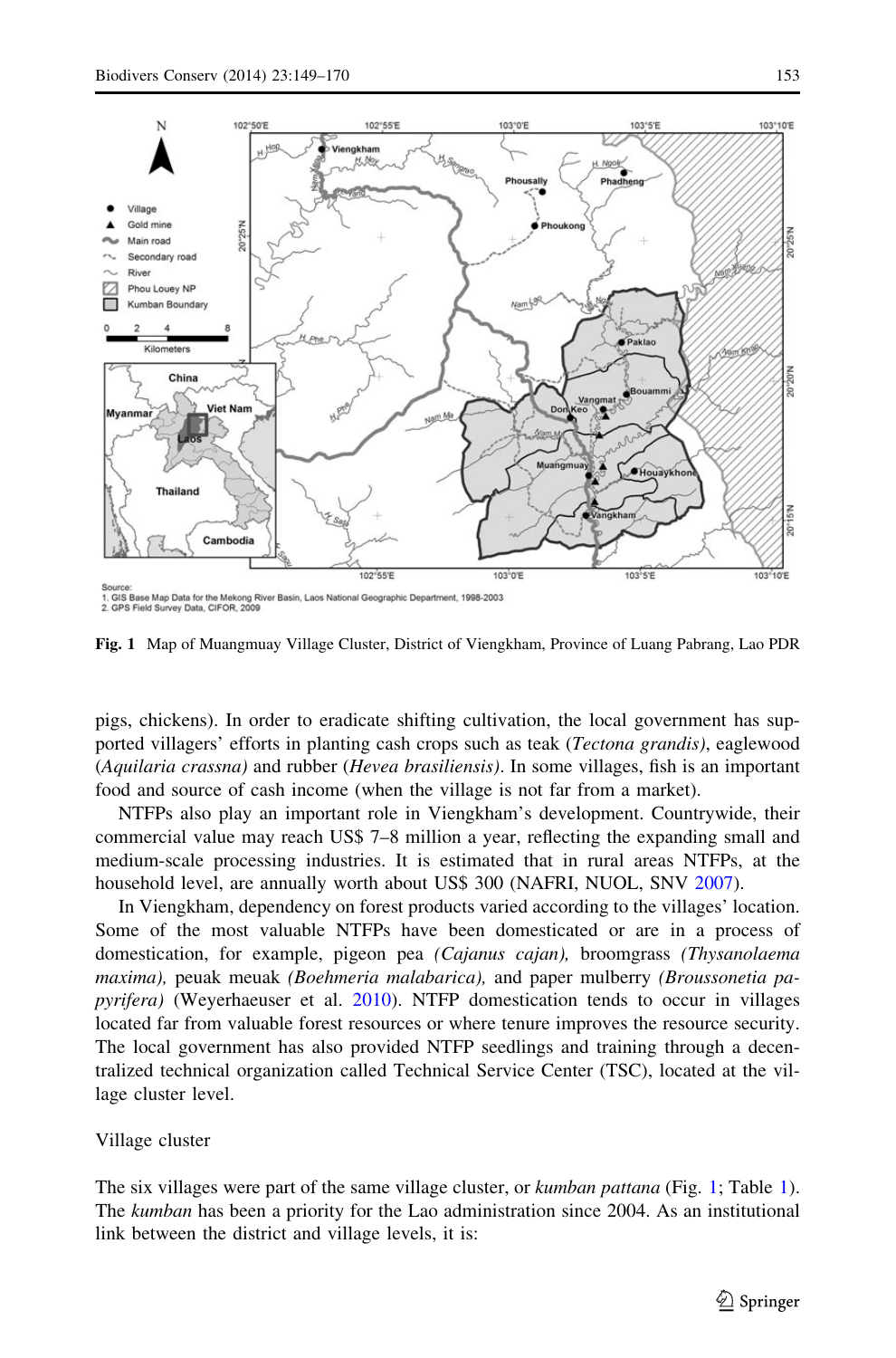A formal administrative grouping of villages within a district defined for the purpose of extending government policies and development programmes (MAF and NLMA [2010](#page-20-0))

Their focus is on agricultural extension, LUP, reporting to the district, and implementing and monitoring land management (Foppes [2008;](#page-20-0) Prime Minister [2008\)](#page-21-0). A key institution within the *kumban*, TSC is in charge of the agricultural and forestry extension and management. Its roles are:

To extend and transfer production techniques, lead farmers to produce and provide information (MAF [2008\)](#page-20-0)

We used the *kumban* as a knowledge platform. Because the TSC acts as a disseminator for the district, the *kumban* is an ideal space to promote stakeholder participation in monitoring.

## **Methods**

Methods used for selecting the resources to be monitored, choosing indicators, developing the monitoring tools, and building local capacity to use them, were partially adapted from multidisciplinary approaches. The latter were developed to understand and assess local perceptions of land features and natural resources (more in Sheil et al. [2002](#page-21-0)).

Community meetings

Community meetings, with an average of 30 attendants in each village, were held through regular and repetitive village visits. In the meetings we presented our research purpose, assessed local interest, and asked for villagers' participation, then later validated our findings (e.g. for the selected NTFPs to monitor, the monitoring tools to be used with villagers and how to report). Community meetings were used for interactive explanation of monitoring concepts and goals. Short dramatic performances were used to explain the concepts (DeNeve and Heppner [1997](#page-20-0)). These plays featured three members of our team simulating situations, in which natural resource management, market(s), and negotiations with the authorities benefit from monitoring (Boucard et al. [2010\)](#page-20-0).

During the community meetings, we tried to keep a gender balance, so that women, who play a major role in NTFP harvesting and trade, could express their concerns and wishes. To do so, we used the ''talking stick'' method (Colfer [2007](#page-20-0)). The speakers passed a small bamboo stick to each other to use like a microphone. We had men or women assisting in the meetings, especially with the people who where usually quiet. Attendance for these meetings varied among villages and according to the season and villagers' free time.

Participatory mapping

The objective of mapping was first to build a common understanding between villagers and scientists on the locations of natural resources and their importance; and second, to understand how villagers spatially used their land and resources (Sheil et al. [2002\)](#page-21-0). Maps were developed by 5 groups [women and men (young and old), and one group of village officials], and then merged. Each group was provided with a base map showing the rivers, village location, and roads based on a SPOT 5 satellite image (30 Meter Digital Elevation Model, acquired on March 1, 2007). These separate groups were important to compare their varied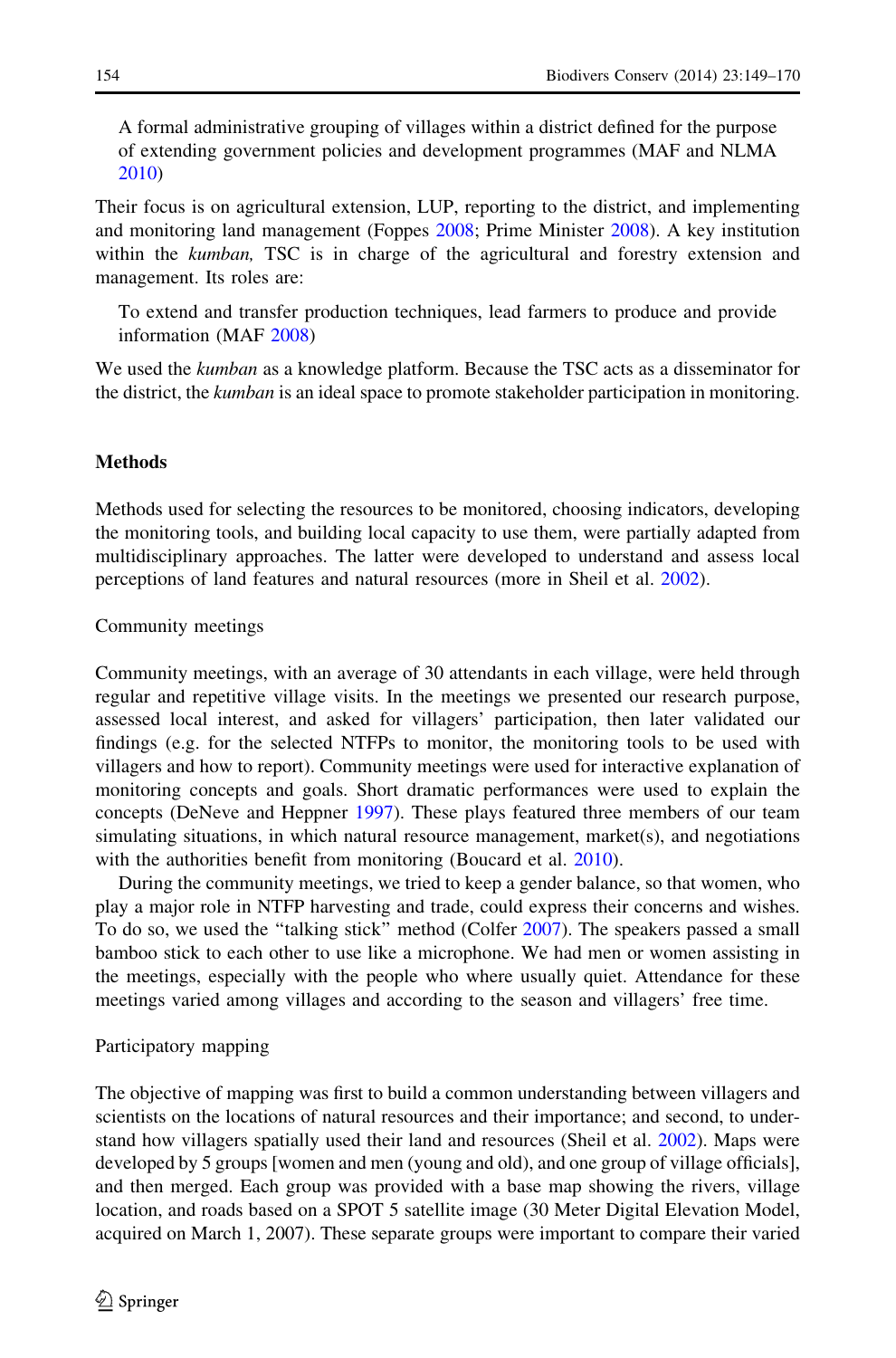knowledge and to provoke discussion. Producing these maps required good facilitation to avoid influencing the process and to give each group a chance to provide its own version (Chambers [2006](#page-20-0)). An example of these maps is provided in Fig. [2](#page-7-0), for Muangmuay village. Another example focuses only on the selected NTFPs, with their toponyms (Hargitai [2006](#page-20-0)), and was part of the testing of the monitoring approach (Fig. [3\)](#page-8-0). The development of the maps with villagers was then followed by ground checks, using GPS, to verify the position of rivers, hamlets and other important features with the help of local guides.

## Scoring exercises

Scoring exercises were used to select the most important forest products according to the same groups of villagers involved in the mapping exercise. These scoring activities were also used to assess the importance of forest in the past, present and future from a local point of view and to understand the evolution of local perceptions (Sheil et al. [2002](#page-21-0)). One hundred counters were distributed to each group, who divided them between the different resources or land types to indicate their relative importance.

## Focus group discussions

Focus group discussions (FGD) were used to answer semi directive questionnaires on location and local management of important NTFPs, and markets. These exercises also used five groups as in the mapping exercises, but with different participants. We limited the number of participants to five or six persons per group. A facilitator made sure all participants had a chance to express themselves.

Village level interviews and household surveys

Once the NTFPs to be monitored were identified, household surveys were conducted to locate the main area where each household collected NTFPs, the amount collected per year, and what income these generated. At least 25 households were surveyed in each village. Resource persons (e.g. hunters or specialists in the collection of one specific product) were also interviewed on harvesting/hunting techniques.

# Results: Participatory monitoring in the making

For the development of the monitoring tool, we identified, with the participation of multiple stakeholders, key resources and indicators to be monitored. This included ways to conduct the monitoring. We also deliberately integrated this resource monitoring into a local governance mechanism and we looked for long-term use of the monitoring system by proposing that it be embedded into a key land management policy, here LUP.

Development of the multi-stakeholders' monitoring system

## Selection of key resources

We built a monitoring tool based on the local viewpoint. During FGD we prepared a list of the most important NTFPs used by villagers, for trade or their daily needs (e.g. for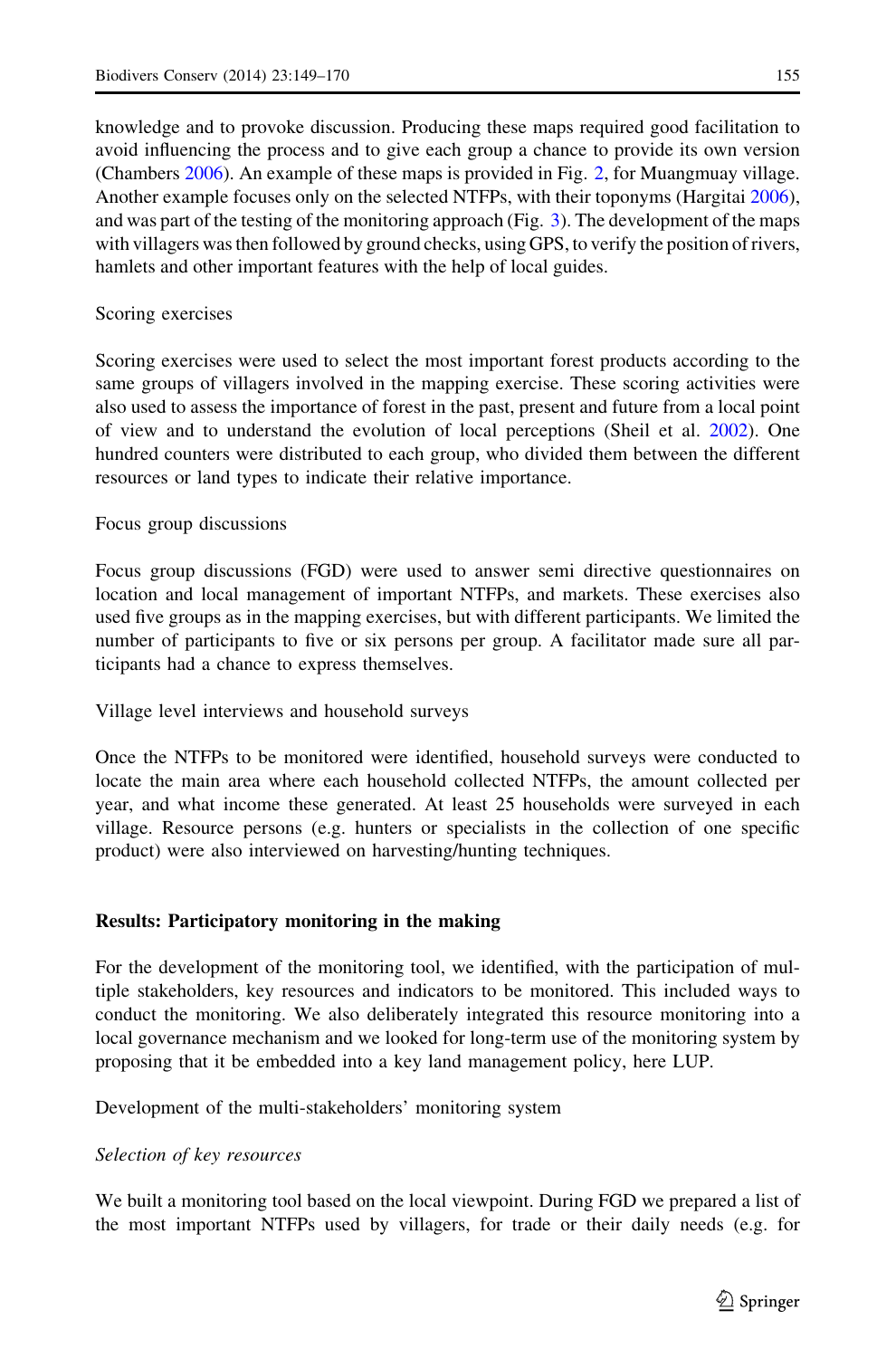<span id="page-7-0"></span>

Fig. 2 Participatory map of natural resources and important land types according to five groups of villagers in Muangmuay [women and men (old and young), and village officials]

construction materials, food and hunting; Boucard et al. [2010](#page-20-0)). In each of the pilot sites we produced a list of a hundred plants and animals, using scoring exercises. We then reduced the list to the 20 most important natural resources for each village. This was key to create a list of resources considered as important by the villagers present during these discussions.

We then analysed the 20 natural resources based on criteria that took into account both conservation and development priorities, according to local government and NGOs. Resources important for conservation were wildlife found in the NPA and economic resources were marketable NTFPs found near the village. More scientific criteria such as the multi functionality of the chosen species (Table [2](#page-9-0)) were also considered. We scored each of these species according to the criteria. We kept the 6 species with the highest scores for the combined criteria. Villagers, during a community meeting, selected 3–5 species (Table [3](#page-10-0)). Facilitators made sure every group was represented and contributed to the selection. During the community meetings, villagers adapted and sometimes partly changed the list of resources to be monitored, according to new priorities (e.g. new market potential or recent domestication).

The final list of resources to be monitored was based on the interests of both communities and government agencies, even though interests and priorities could change over time. Discussions and rating exercises were also conducted with representatives from the District Department of Forestry. Among the criteria we used was villagers' dependence on products for subsistence (e.g. fish and bamboo shoots) and trade (e.g. peuak meuak, paper mulberry, and broom grass). We confirmed the importance of each product, their distribution within each village's territory, and their contribution to each household's income, using household surveys and key informant interviews. Figure [3](#page-8-0) shows a map of the main selected NTFPs at the village cluster level (kumban).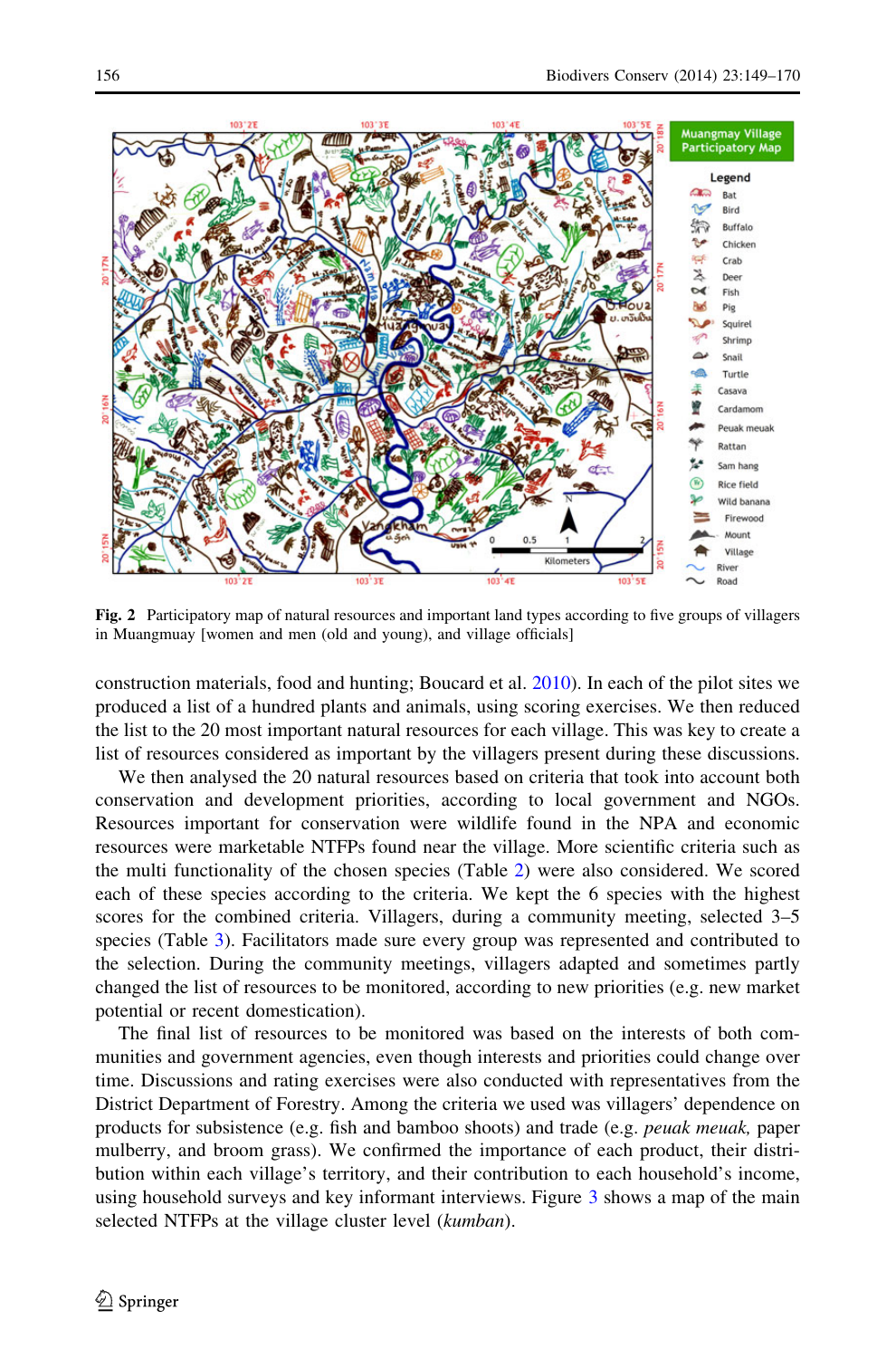<span id="page-8-0"></span>

Fig. 3 Map of the main selected NTPFs in Muangmuay village at cluster level according to a group of collectors

## Resource monitoring and management at the village level

During further community meetings with the contribution of all interested stakeholders, including villagers, the Department of Forestry at the district level and TSC at the kumban level, we chose the best way to collect regular information on the monitored resources. We decided on the support required and the level of data collection in the village at the household level. Volunteers were responsible for noting their NTFP collection (quantity, location and total income), while the heads of village units (each village is divided in units, or clusters of households, and each unit is led by a villager) together with the village head, were in charge of aggregating the data and formulating recommendations for the *kumban*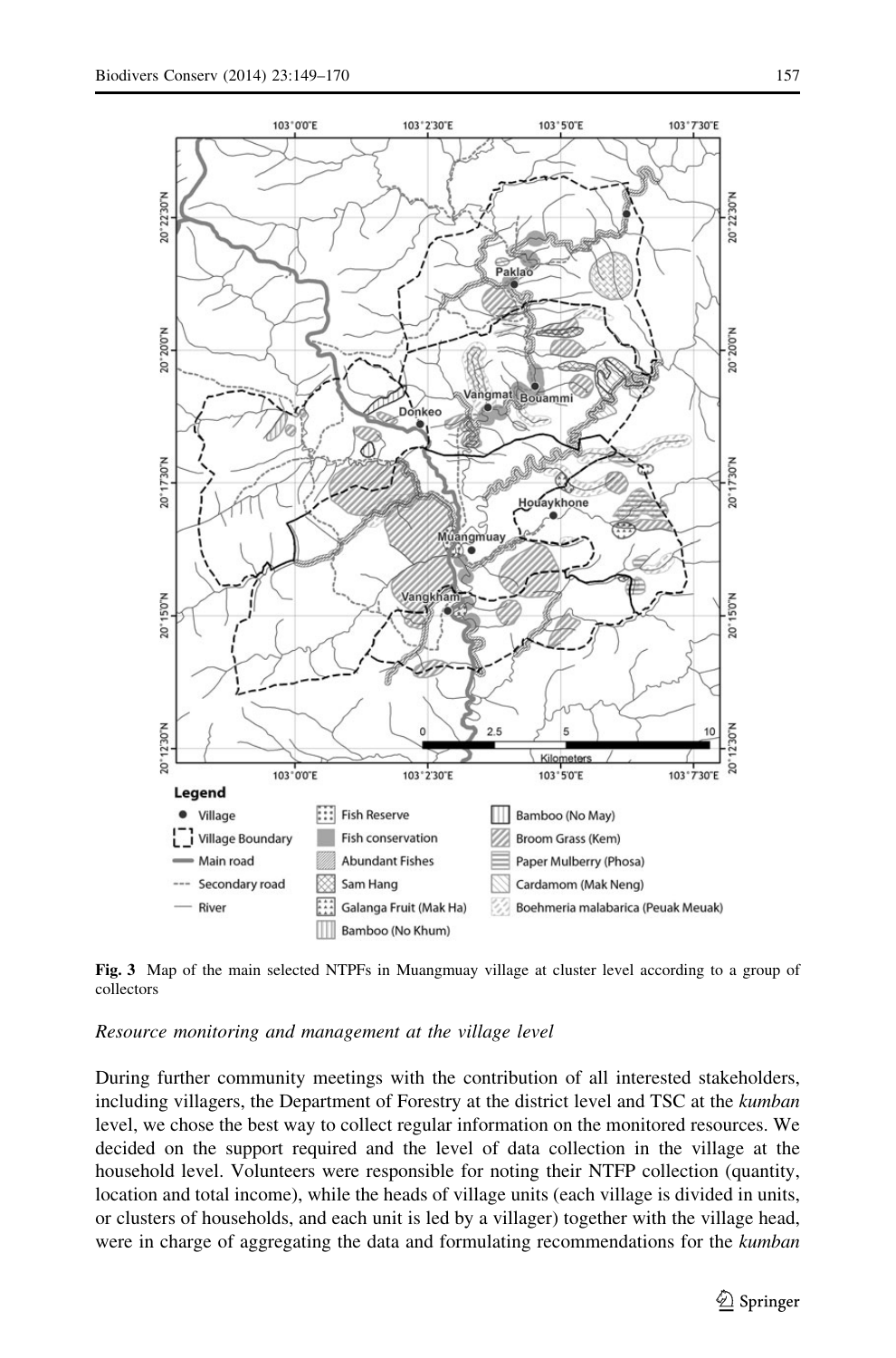<span id="page-9-0"></span>

| Criteria                   | Justification                                                                                                                                    |
|----------------------------|--------------------------------------------------------------------------------------------------------------------------------------------------|
| Distance                   | Resources located too far from the settlement would be too time-consuming for volunteers to monitor. We emphasize resources close to the village |
| Availability               | If a resource is rare, it would be more difficult to monitor. We selected resources available in the territory                                   |
| Accessibility              | Easy access and topography should support the selection of the resource                                                                          |
| Easy identification        | an universal criteria for the selection of biodiversity indicators (Widmann et al. 2003)<br>This is                                              |
| Biodiversity value         | Criteria assessed by the team (rare, endangered, protected species) because not always considered by villagers                                   |
| Market demand and<br>price | The economical value of a resource is a key factor for villagers' motivation in monitoring                                                       |
| Gender                     | We favoured as much as possible resources that involved both men and women in its collection                                                     |
| Multi functionality        | We gave a preference to species important for more than one use                                                                                  |
| Nb of selection            | Species that were considered important by a large number of people                                                                               |

Ŀ, ्  $d$  old): ् .<br>نه ્ક ECD  $\ddot{\phantom{a}}$  $\cdot$ - 3 ÷,  $\overline{\phantom{a}}$ ł ŀ,  $\ddot{\phantom{a}}$ ृं  $\epsilon$ Ė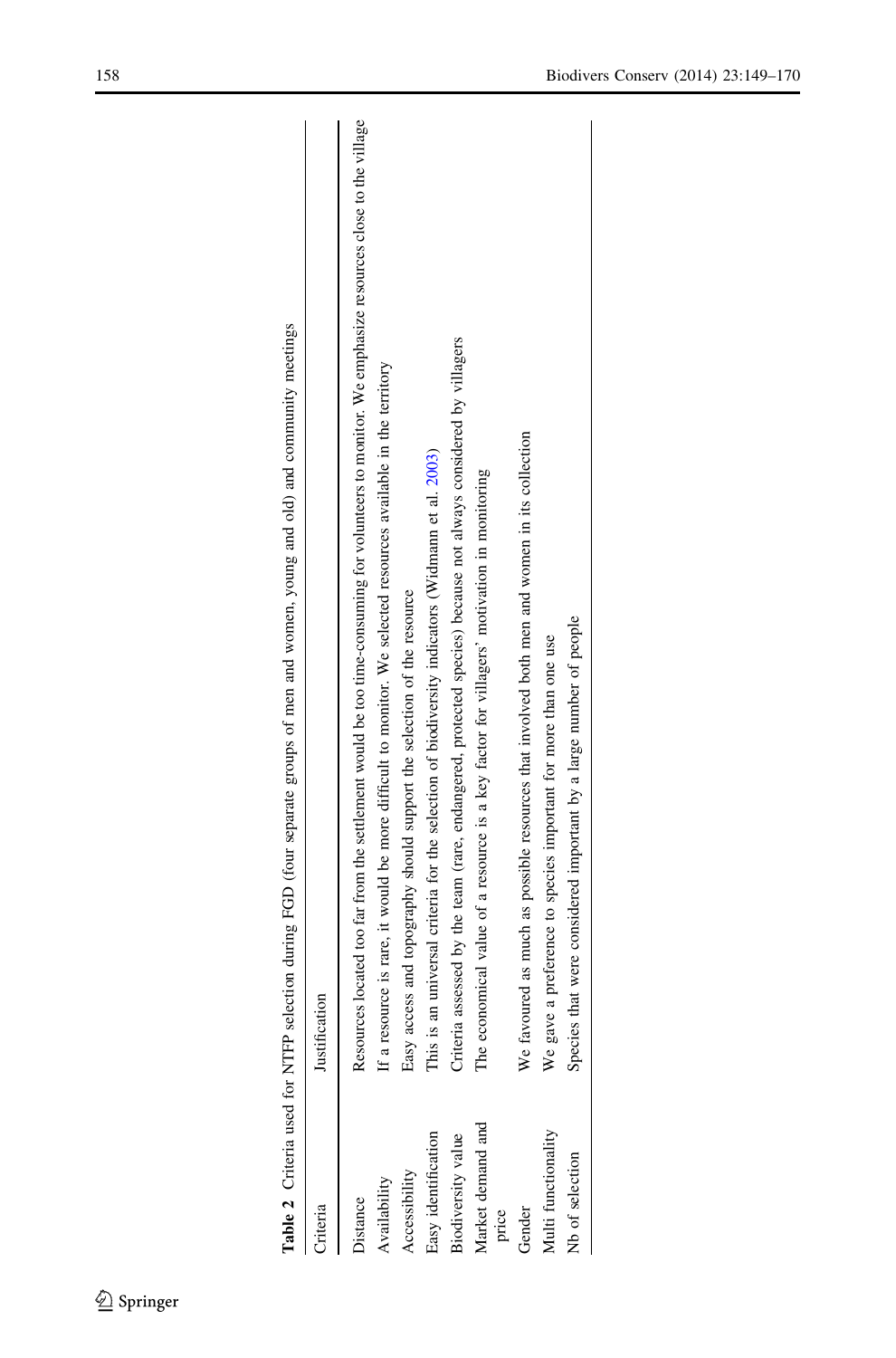| <b>NTFPS</b>                                                  | Villages       |             |             |               |              |        |        |
|---------------------------------------------------------------|----------------|-------------|-------------|---------------|--------------|--------|--------|
|                                                               | Muang<br>Mouay | Bouammi     | Vang<br>Mat | Houy<br>Khone | Vang<br>Kham | Donkeo | Paklao |
| Peuak Meuak<br>Boehmeria malabarica                           | X              | X           | Χ           | X             | X            | X      | Χ      |
| <b>Broom</b> grass<br>Kem<br>Thysanolaema maxima              | X              | X           | X           | Χ             | Χ            | X      | X      |
| Fish<br>Paa                                                   | X              | X           | X           |               | Χ            |        | X      |
| Cardamom<br>Mak Naeng<br>Amomum sp.                           |                | X           | X           |               |              |        | X      |
| <b>Bamboo</b> shoot<br>No Hok<br>Dendrocalamus sp.            | X              |             |             |               |              | X      |        |
| Galangal<br>Kha<br>Alpinia galanga                            |                |             |             | X             |              |        |        |
| Paper mulberry<br>Po Saa<br><b>Broussonetia</b><br>papyrifera |                |             |             | X             |              |        |        |
| Sam Muang<br>Flemingia latifolia                              |                | $\mathbf X$ |             |               |              |        |        |
| <b>Bitter bamboo shoot</b><br>No Khum                         |                |             |             |               |              | X      |        |

<span id="page-10-0"></span>Table 3 Final list of selected NTFPs for the 6 villages of the village cluster

Bold: English; Underline: Lao; Italics: Latin

authorities. The village head was responsible for reporting to the kumban. It was agreed that each participating household should use logbooks. They would record the amount of NTFP collected every day. We did not distribute pre-prepared logbooks, but rather empty schoolbooks, broadly available in village shops, to reduce costs and prevent dependency on an external source of predesigned logbooks. During several training sessions, we taught villagers how to prepare and fill in data. Once a month, a team visited each of the research sites to check the books and help the villagers who had difficulties entering the data. The exercise was not totally new especially for the village authorities, which have to regularly report to the district authorities on crop production, plantation area, and number of cattle in the village. Equally, the villagers did not want a simple model using shapes rather than words, as this would give an impression of illiteracy. The team also provided training on how to use the collected data, i.e. how to create bar and line charts to visualise the evolution of the resources from tables.

As long as the activities were about selection and monitoring methods of NTFPs, villagers' participation was ensured in most of the villages, especially the most isolated ones (i.e. Bouammi–Vangmat, Houaykhone, Paklao). It was, however, more difficult for villagers located close to the road to participate as they were engaged in more diverse market oriented activities and had less time available. In Muangmuay, the main village of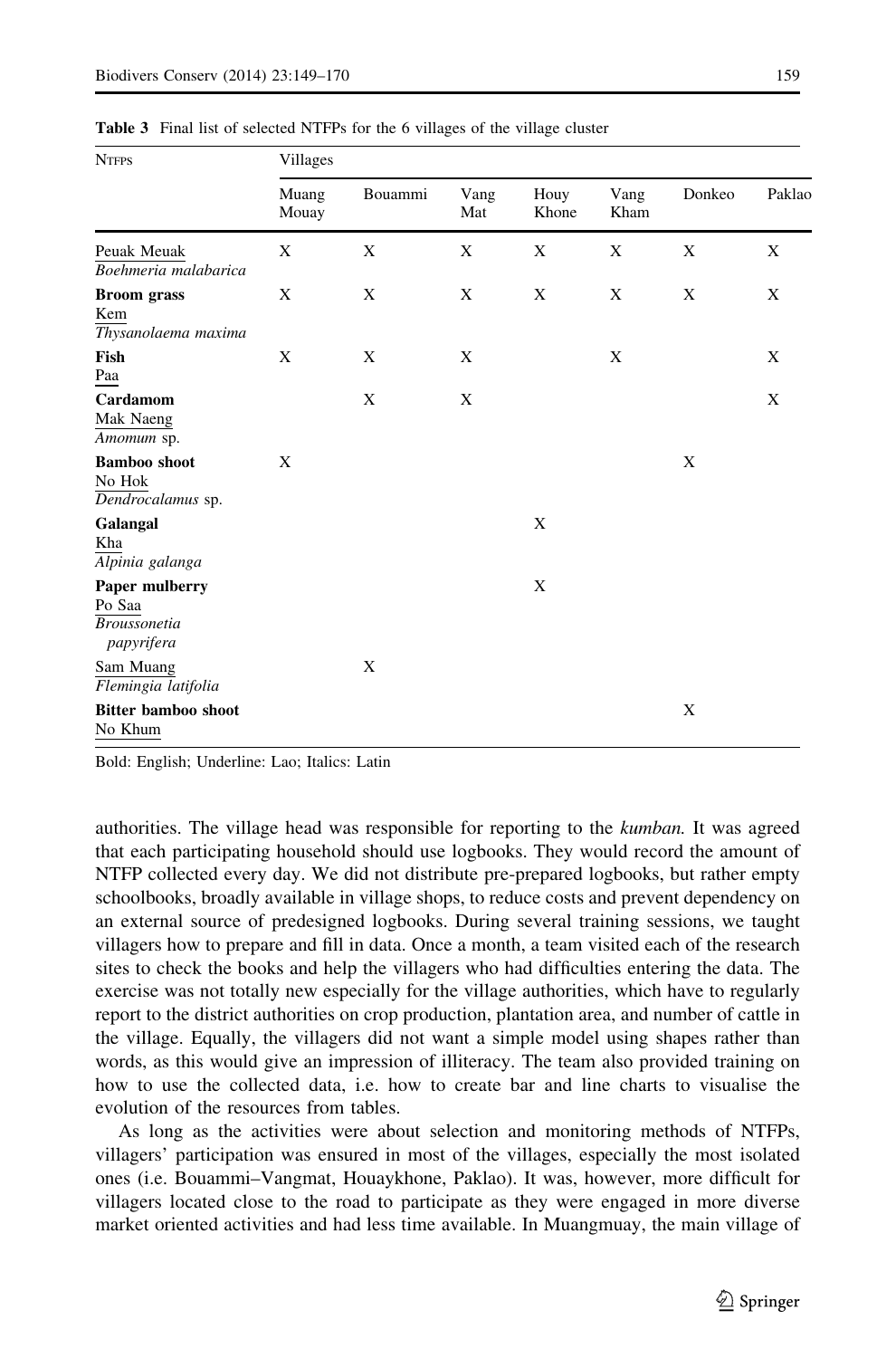the kumban, this was especially true. When we visited for follow-up meetings after a month, we found the level of delegation higher in Muangmuay than in the other villages. Household members who agreed to fill-in logbooks with the harvest of selected NTFPs would delegate to some other household members the presentation of the monthly results during community meetings.

Local understanding of the monitoring system and its effect on natural resource management

## Local people's perceptions of the monitoring system

The villagers could see the monitoring system as a way to follow the evolution of important resources and as a tool for linking local NTFP management at the village level to decision-making at the district level.

For example, monitoring could provide information on endangered forest products, which deserved protection measures. Bamboo shoots were considered endangered by villagers from Vangkham village. A village-agreement led to a temporary suspension of its collection. Villagers could then inform the district about their management practices during the regular village head's report to the district authorities.

## Contribution of local knowledge to the NTFP monitoring system

We observed existing resource management and control at the village level in Muangmuay and Bouammi-Vangmat where fish reserves were created in 2000 (see Fig. [3\)](#page-8-0). This fish stock can be harvested prudently for important occasions (e.g. festivities, marriages) and only outside the breeding season. Villagers also forbid the use of blast fishing or electrofishing. Another example is peuak meuak, which was selected by all the pilot villages because of its importance for trade (the bark is used for glue and incense). This plant grows in humid soils on riverbanks. Its harvest, in which both men and women are involved, is recognized by villagers to be unsustainable, because of the absence of management rules and the collection of the plant's roots. Villagers expected the monitoring activities to help them refine harvesting regulations for natural resources (such as fishing) and provide numbers on trends and cash income for discussion within the village.

Villagers saw the monitoring tool as an instrument with potential for natural resource management, but also as a distraction from their daily activities, and not providing any direct income to the households. As long as it didn't interfere with their normal activities, they participated willingly; otherwise they would be more careful about getting involved.

## Linking resource monitoring to multilevel governance

Once the resources to be monitored and monitoring tools were chosen we discussed, with villagers, representatives from the district and from the kumban, about how to integrate the monitoring tools into the district land management and reporting system in a way relevant to all stakeholders. The decision was made to use the existing administrative structure, present at the district level, to avoid adding administrative complexity to the existing one and to facilitate the acceptance and ownership of the system from government stakeholders. The existing structure requires regular reports from households to the heads of village units, then to village heads, from village heads to kumban and then to the district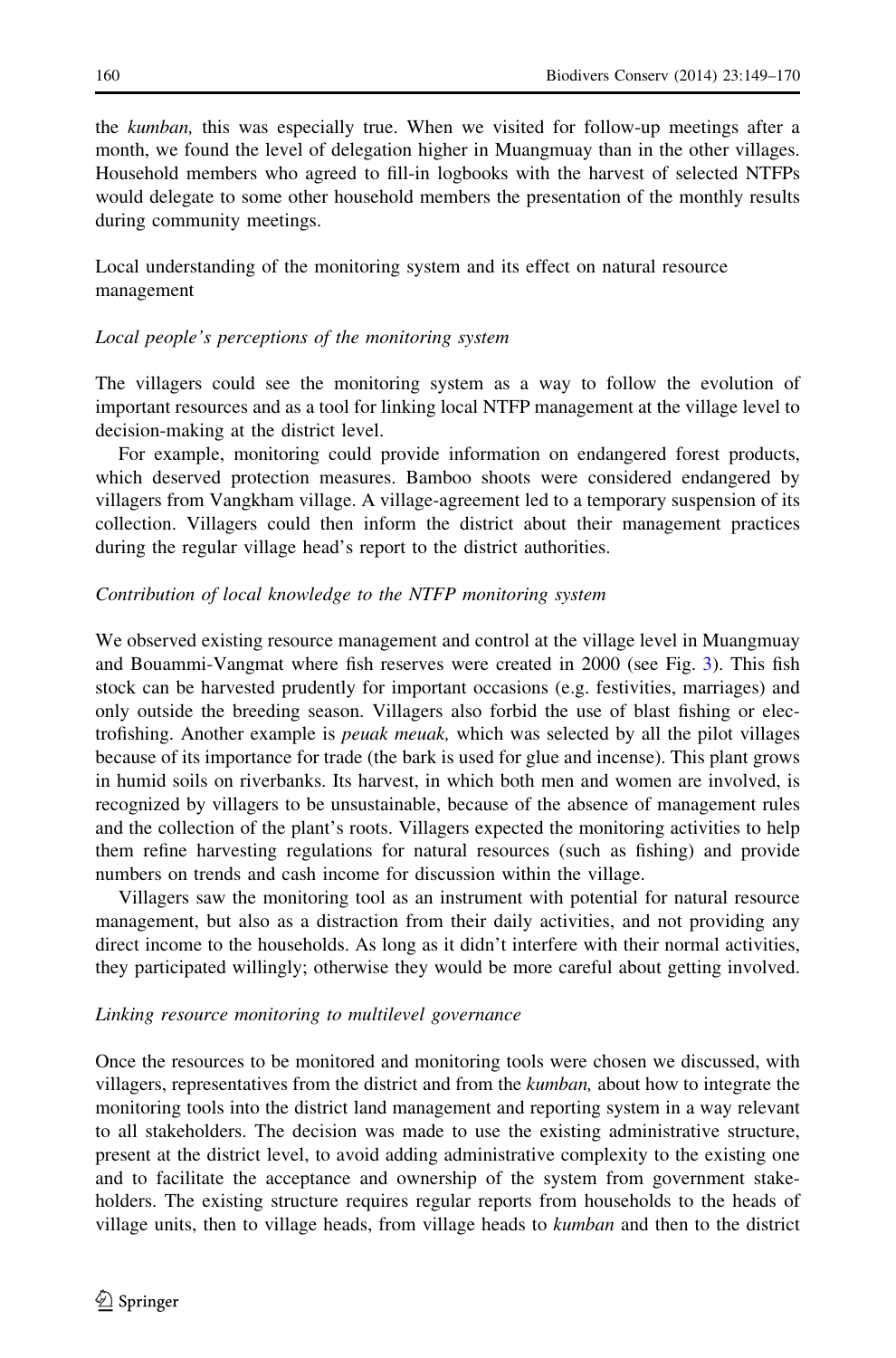<span id="page-12-0"></span>

Fig. 4 The monitoring system as part of Viengkham District administrative structure. In *black* the administrative structure and in grey the proposed monitoring system

government. Figure 4 shows our proposal for incorporating the monitoring activities into the structure.

# Implementation tools for NTFP monitoring

With the *kumban* being a new institution in Laos we had to decide what its role and functions in the monitoring system would be. Discussions with villagers, kumban representatives, and district authorities helped to identify three potential key roles of the *kumban* in monitoring in the future:

- Data collection and training: one of the recognised functions of the kumban, through its TSC, is to provide further forestry and agricultural techniques to improve local livelihoods. Its interest in collecting data related to key NTFPs harvested in the wild or domesticated makes it a key institution for regularly checking the logbooks with villagers, and collecting aggregated data.
- Data management and storage: villagers and district officers identified storage and utilization of information as an important issue. So far, there is no appropriate archiving of the data collected from villages, resulting in the loss of the villages' data for LUP. The kumban, an institution closer to the village level in which village representatives play a vital role, could be used for archiving information reported by villagers and facilitate data sharing with other users (e.g. development agencies at the district level).
- Reporting: the kumban has to report to the district authority. This represents a natural step in the sequence of aggregation, recommendations and reporting of the monitoring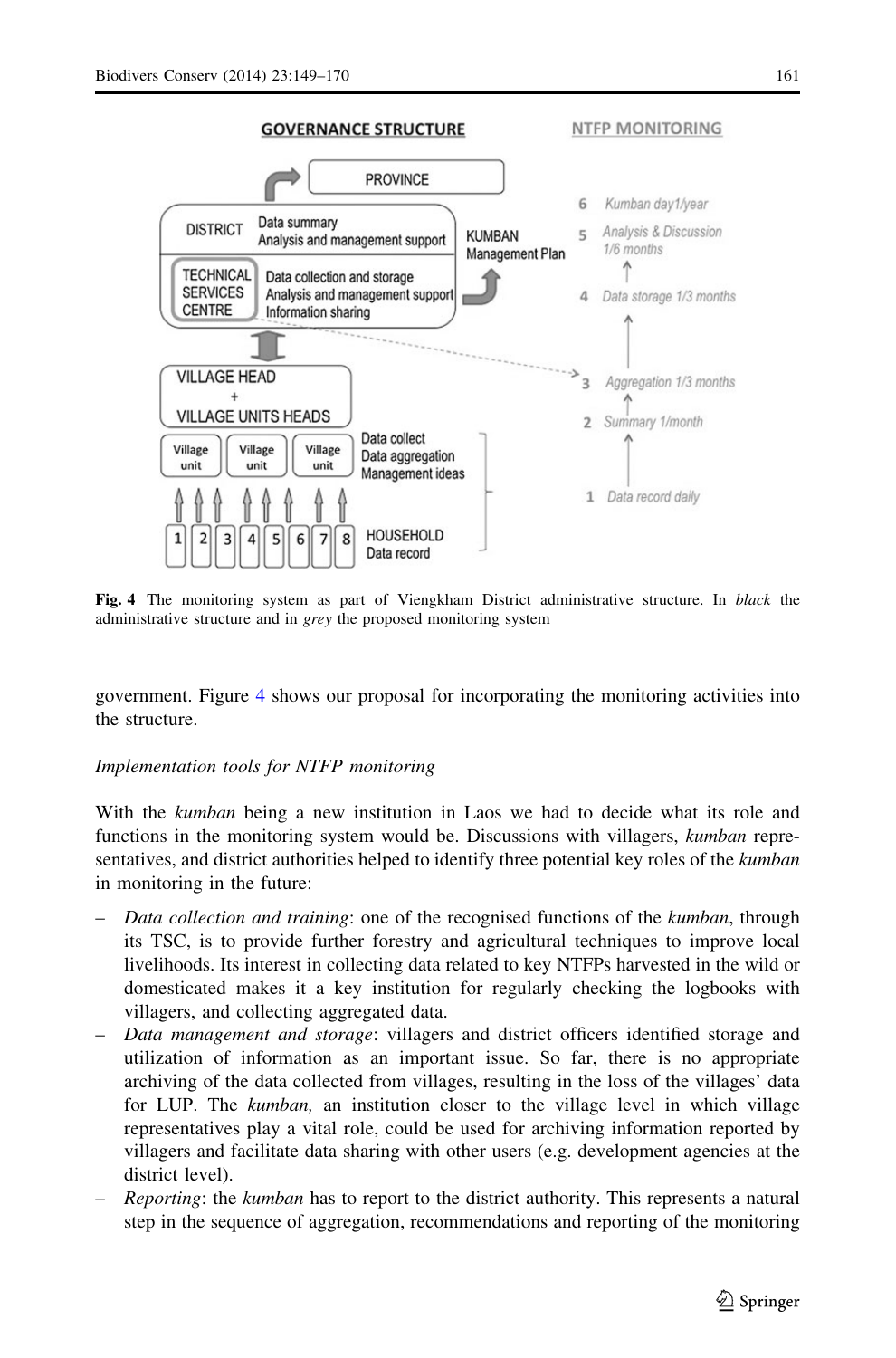system. The villagers should receive feedback and a report on decisions made, based on their reports.

Figure [4](#page-12-0) also shows the frequency and level at which the collection, aggregation and reporting was decided by each stakeholder. Regular data collection would be made at the household level, summarized monthly at the village unit level, providing a 3-month aggregation at the village head level, with inputs from the village units. The 3-month aggregation would feed into recommendations for the local government. Every 3 months the aggregated data would be stored in the *kumban* (through the TSC), to support the biannual analyses and discussions between district, kumban and villages. Once a year the results of these discussions would be made official and forwarded to the provincial level.

Looking for sustainability: integrating resource monitoring into the ''Participatory Land Use Planning'' national process

Once the monitoring system, including results and activities, is embedded into the local administrative structure it requires political support to power the system and provide sustainability. During the project's life we only proposed ways to embed the monitoring tools into existing administrative structures. However, we have not received information as to whether the villagers and kumban authorities have adopted the system or not.

The Government of Laos has, in the past, introduced different LUP policies to alleviate poverty, with some success (Lestrelin et al. [2011](#page-20-0)). The most recent one, the PLUP, is intended to give villagers a stronger role in the negotiation process of village boundaries, land zoning and land management (MAF and NLMA [2010](#page-20-0)). It also recognises the key role of the kumban in the LUP process, instead of the district as in previous LUP exercises.

With the new role given to local communities, in association with the kumban, there is more likelihood of the proposed participatory monitoring system being sustained. PLUP follows 9 steps (MAF and NLMA [2010](#page-20-0)): (1) preparation; (2) socio-economic, land and forest data collection; (3) delineation of village and village cluster boundaries; (4) village and village cluster forest and agricultural land use zoning; (5) village and village cluster land management plans; (6) land data record keeping and digital mapping; (7) land registration and titling in rural villages; (8) village and village cluster networks and networking; and (9) monitoring and evaluation.

The villages of a kumban and the district authorities together designate the various zones as part of PLUP (step 4). The zones are the areas devoted to protection, conservation, economic activities (plantation and agriculture), infrastructure (village development) etc. They then produce a 5-year management plan for each zone.

PLUP in Muangmuay *Kumban* had not reached the monitoring step (step 9) by the end of the project (December 2010); it had only been implemented up to step 6 (more about the PLUP process in Bourgoin and Castella [2011;](#page-20-0) Bourgoin et al. [2012;](#page-20-0) Lestrelin et al. [2011](#page-20-0)). However, we were still able to discuss how PLUP could utilize the proposed monitoring system (Table [4](#page-14-0)). The system can be used as a tool to assess the impact of management decisions on local livelihoods (poverty) and natural habitats (biodiversity), based on the zones proposed within PLUP (e.g. residential areas, conservation forest, sacred forest, agriculture zone). However, time was lacking to ensure the formal integration of the participatory monitoring system into PLUP, which was still in the implementation process.

PLUP needs to predict and take into account events that could disrupt both planning and monitoring activities. This became evident during the testing of our methods, which were disrupted severely by gold mining.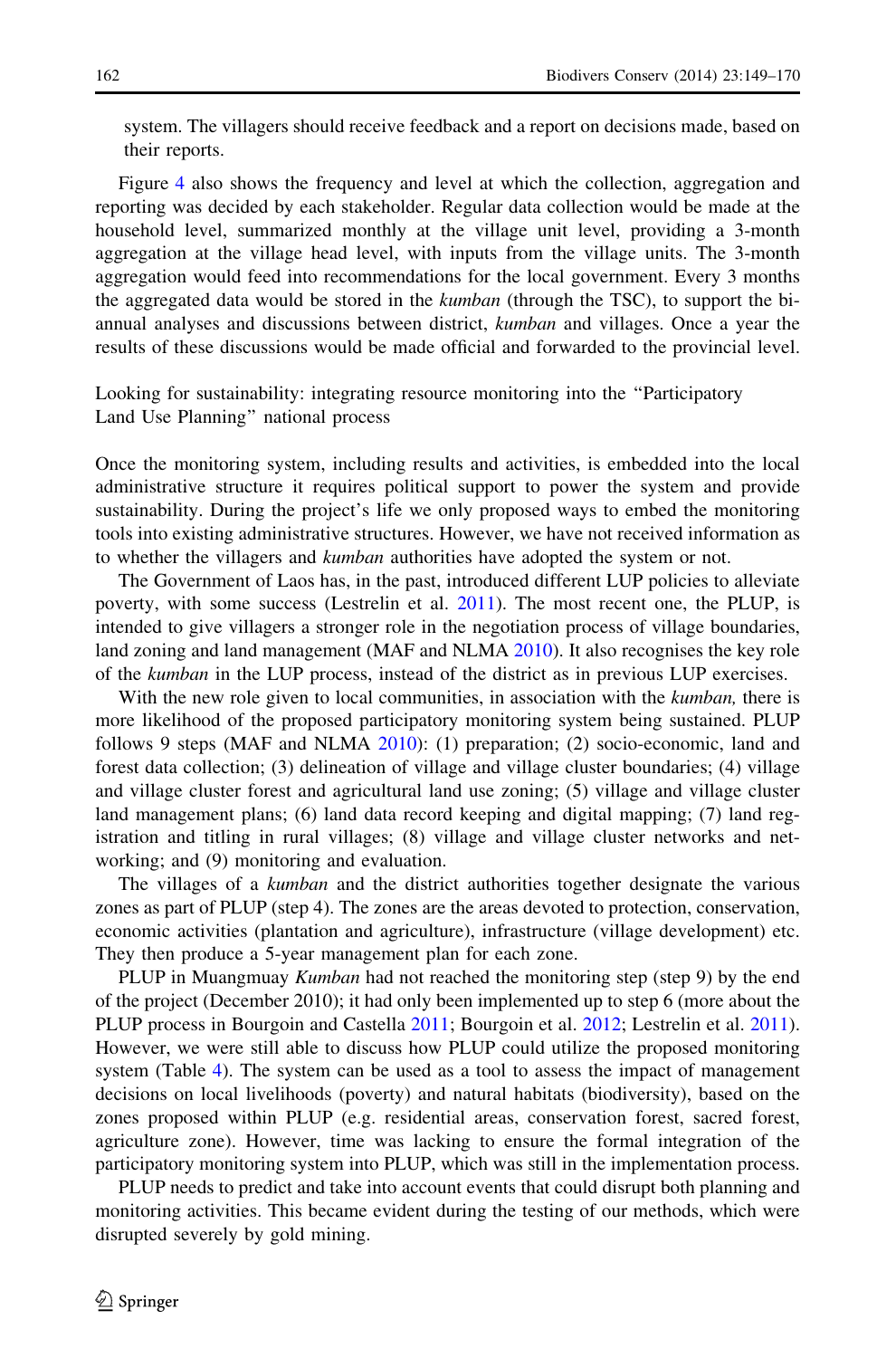<span id="page-14-0"></span>

| Table 4 Types of monitoring and                   | local participation for each zone of the Participatory Land Use Planning (PLUP)                                                      |                                                                                                                                                                     |                        |
|---------------------------------------------------|--------------------------------------------------------------------------------------------------------------------------------------|---------------------------------------------------------------------------------------------------------------------------------------------------------------------|------------------------|
| Land use zone                                     | Purpose                                                                                                                              | Type of monitoring                                                                                                                                                  | participation<br>Local |
| Village residential<br>area                       | Housing, temple, school, health centre, shops etc.                                                                                   | Livelihood (all the livelihood indicators) monitoring                                                                                                               | Yes                    |
| Conservation forest                               | Fauna and flora conservation, non prohibited NTFP<br>collection                                                                      | Forest surface estimated with GIS, biodiversity and species richness<br>measured in plots<br>NTFP monitoring                                                        | Yes<br>ž               |
| Spirit or sacred<br>forest                        | Cemetery, spiritual forests                                                                                                          | Not relevant                                                                                                                                                        | Not relevant           |
| Protection forest                                 | Steep slopes, fragile soils, watershed, regeneration of<br>degraded forests, non prohibited NTFP collection, tree<br>seed collection | NTFP monitoring, soil and water quality monitoring<br>Forest surface estimated with GIS                                                                             | Yes<br>ž               |
| Forest use                                        | Village NTFP collection, fuel wood, construction material, NTFP monitoring medicinal purpose, fencing                                |                                                                                                                                                                     | Yes                    |
| Agricultural zone                                 | commercial tree planting, livestock grazing, fish ponds<br>Lowland/upland rice production, fruit tree planting,                      | used as indicators of fertility) and livelihood monitoring (livestock, rice<br>NTFP monitoring (fishes, domesticated NTFP), soil monitoring (plants<br>sufficiency) | Yes                    |
| commercial tree<br>Potential land for<br>planting | tree planting, commercial livestock raising,<br>commercial annual crops, fishes<br>Commercial                                        | NTFP monitoring (fishes and commercial domesticated NTFPs) and<br>livelihood monitoring                                                                             | Yes                    |
| Other areas                                       | rrigation<br>Recreation, i                                                                                                           | Livelihood monitoring                                                                                                                                               | Yes                    |
|                                                   |                                                                                                                                      |                                                                                                                                                                     |                        |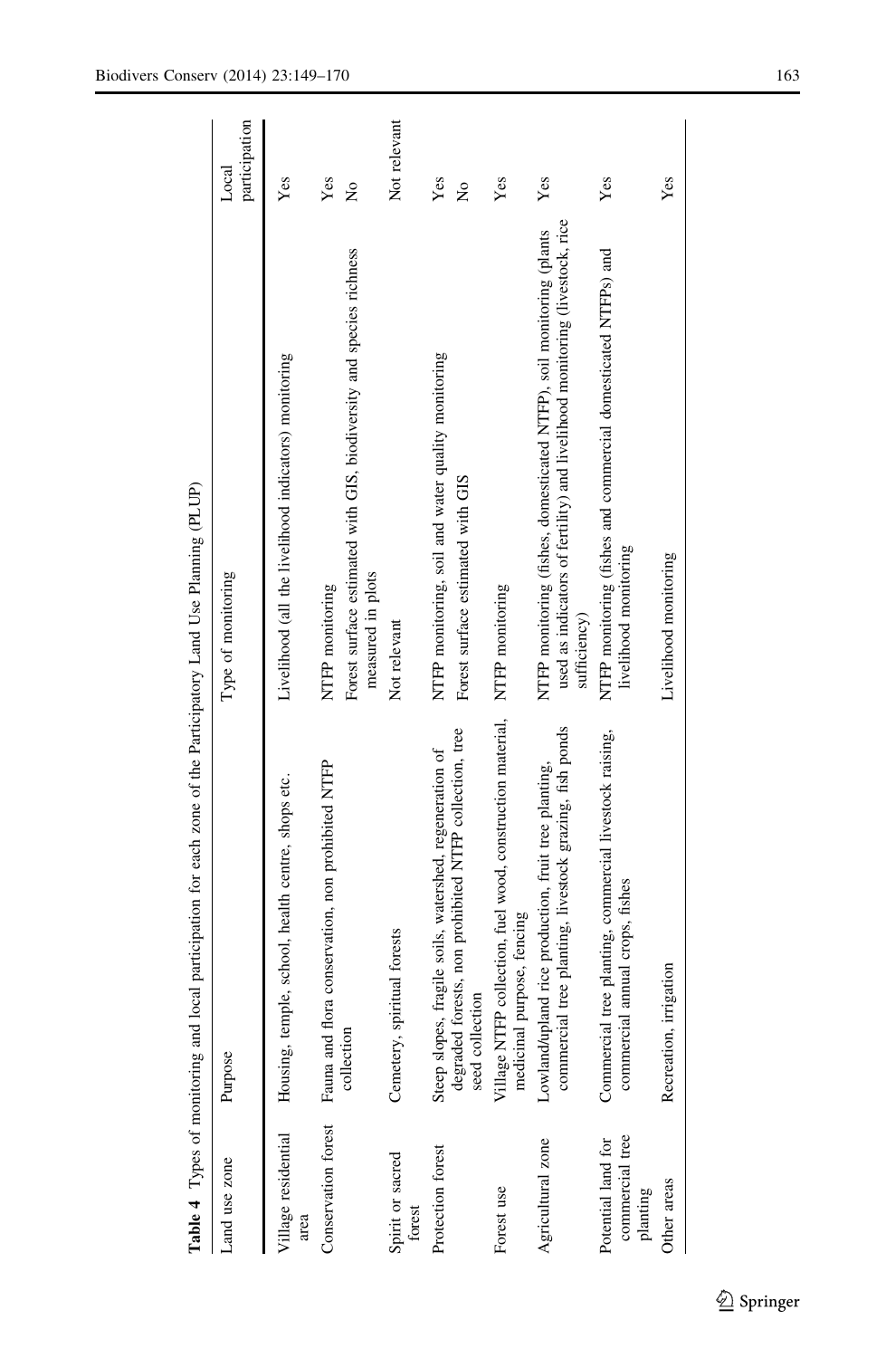Limitations to the development of an effective natural resource monitoring

In 2010–2011, gold mining in the Nam Xuang River severely affected Muangmuay Kumban; the river's ecosystem was destroyed leaving villagers downstream without any fish resources. Official gold exploitation started in November 2010, giving rise to a rapid, uncontrolled spread of registered and unofficial miners. In July 2011, the local government put a stop to all gold mining in the area (Vilaphong, personal communication, 2013). The gold mining happened at a time PLUP was still under discussion and different steps had not been implemented in the *kumban*. The district authorities did not have the legal planning tool to prevent the uncontrolled mining and damage to the environment. There was also a clear lack of coordination between the district and provincial authorities on the issuing of mining concessions and villagers were not part of any negotiation. All but two of our target villages (Donkeo and Houaykhone) were affected by gold mining. In Bouammi and Paklao, small unofficial gold companies began to extract, but stopped because of threats of district sanctions. The most affected villages were Muangmuay, Vangkham and Vangmat (a subdivision of Bouammi village<sup>2</sup>). Between April and July 2010 the official company produced up to 7 kg of gold. The villagers were equally interested in gold extraction. Between July and September 2010, 30 villagers from Muangmuay invested in a villagebased gold concession. According to villagers, in little more than 4 months, the village production reached almost 1 kg of gold. But the most vulnerable families were worried about food resources particularly fish and other water resources (i.e. river algae, crabs, shrimp, molluscs). The official company confirmed the villagers' fears that it would not be possible to harvest such resources for several years after the mining finished.

# **Discussion**

To achieve collaborative monitoring, it is important to reach a shared understanding among the different stakeholders, especially decision makers (in our case district authorities) and natural resource managers at the village level, of what needs to be monitored. Of equal importance is how to test and refine the monitoring system and embed it into the local governance, taking into account all stakeholders' concerns and practical choices.

Participatory monitoring as a negotiation tool

Communities are rarely in a position strong enough to negotiate with decision-makers under pressure from the private sector, especially in Laos, where top-down governance is combined with the economic interests of neighbouring countries looking for land (i.e. Thailand, Vietnam, and China) (Baird [2010](#page-20-0)). The example of the gold mining illustrates well the impact of new commercial activities and the limited capacity and power of the local people to react to the transformation of the landscape around their villages. Villagers living in close proximity to the gold mining were in fact more interested in short-term benefits through small-scale gold extraction than worried about long-term impacts on their

 $2$  The former village of Vangmat was merged with its neighbouring village, Bouammi, following a recent government policy for village stabilisation aimed to group small villages into bigger units. However, Vangmat remains physically separated from Bouammi (located 30 min walk from each other), each with its own territory. We therefore separated these two settlements.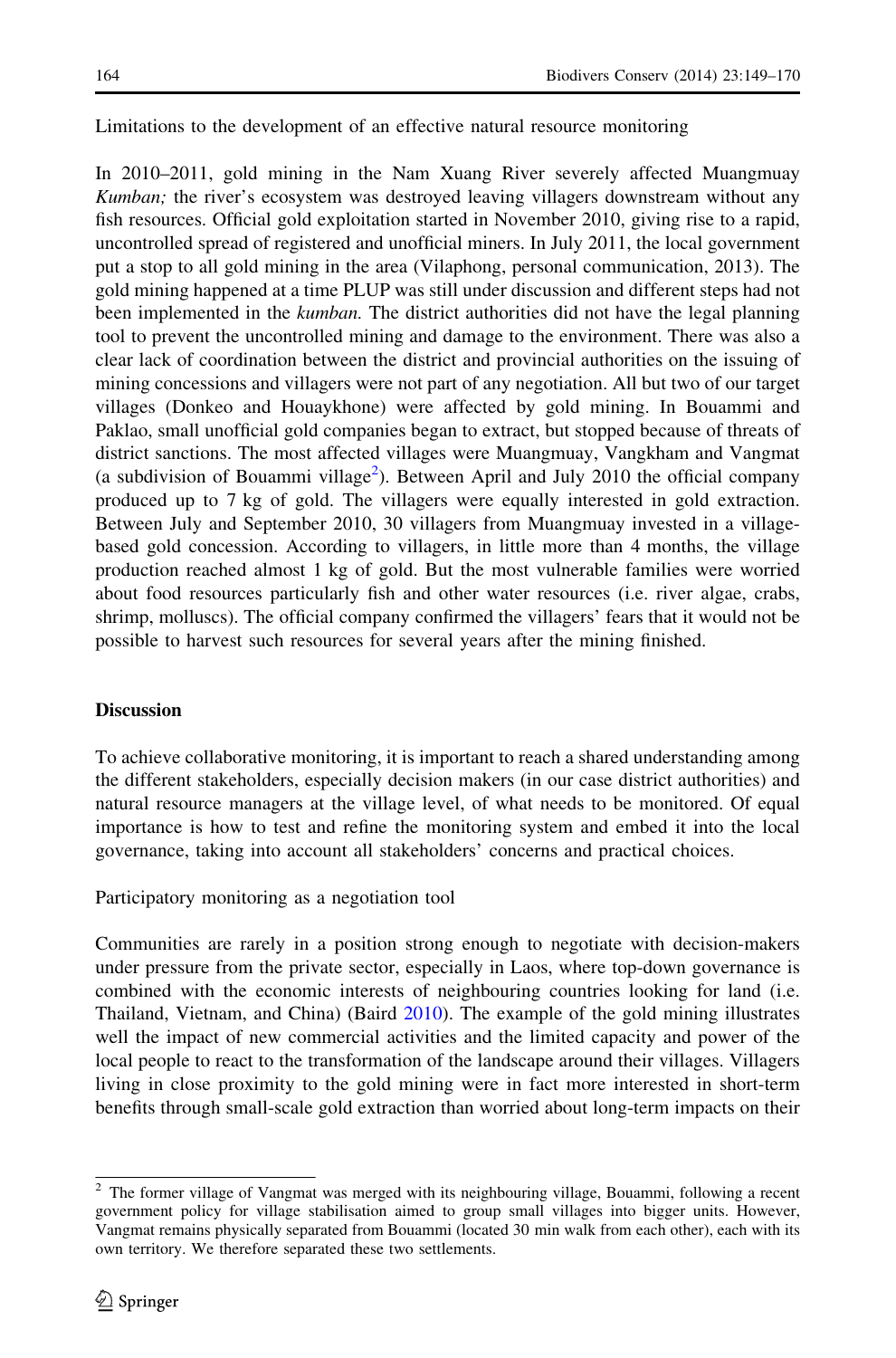important NTFPs. Villagers not directly involved in the mining activity were more aware of its impact on the river conditions and their main source of food and livelihoods.

At the time of the gold mining activities, however, PLUP had not been entirely implemented in *Muangmuay kumban*. We believe that its full implementation would have enhanced local people's capacity for negotiation, and level of understanding of environmental risks and impacts.

A system that takes into account local governance and reflects all stakeholders' concerns

In the past, local perceptions were rarely taken into account when dealing with natural resource management (Fraser et al. [2006\)](#page-20-0). In Laos, until 2011, the priority was generally given to what was considered important by the district authorities and conservation institutions. Government authorities still consider 'informing' villagers about the government's decisions as a form of 'local participation'. According to Watts [\(2010](#page-21-0)), working in the same sites:

Villagers [...] have significantly less voice than people representing higher levels of governance. Local people and their aspirations must be included in any management or governance institution if landscape governance is to be equitable.

By including staff from the district in our team, we tried to develop a monitoring system not only relevant to village and *kumban* priorities, but also the district. This was also applicable when choosing NTFPs, and the way to report the results and recommendations for further action. The involvement of local people from each village in all steps of the monitoring system, from its design to testing, was also to ensure local relevance and participation.

Reasons for participating or not in monitoring activities

During the testing period we measured local participation and looked for the reasons why certain villages were more engaged in the process than others, but this was limited by the project's life, the impact of gold mining, and the understanding of the overall process (e.g. the issue of tax on NTFPs). Gold mining activities had a major impact on daily life in three of our pilot villages (i.e. Muangmuay, Vangmat, and Vangkham) and, by extension, on our activities and research results. A considerable number of villagers involved in gold mining stopped participating in the monitoring work.

Three of the six villages were showing promising signs in the utilization of the monitoring tool. Some villagers, individually or collectively, developed a sense of ownership of the tool and appreciated its benefits, not necessarily as a means of negotiation, but for themselves to visualize the changes affecting their forest resources. These three villages were located upstream from the gold extraction. Fish was still an important resource for them.

Participation was also influenced by the villagers' capacity for self-mobilization. Having meetings on a regular basis is necessary for sharing and discussing the monitoring results; this was something villagers were not necessarily used to.

Another issue affecting the willingness of local people to participate was tax. They were sometimes concerned that if they declared the real value of marketable NTFPs, they would have to pay more tax. These concerns were enhanced by the involvement of local authorities in the process. This is why, occasionally, they did not provide true amounts and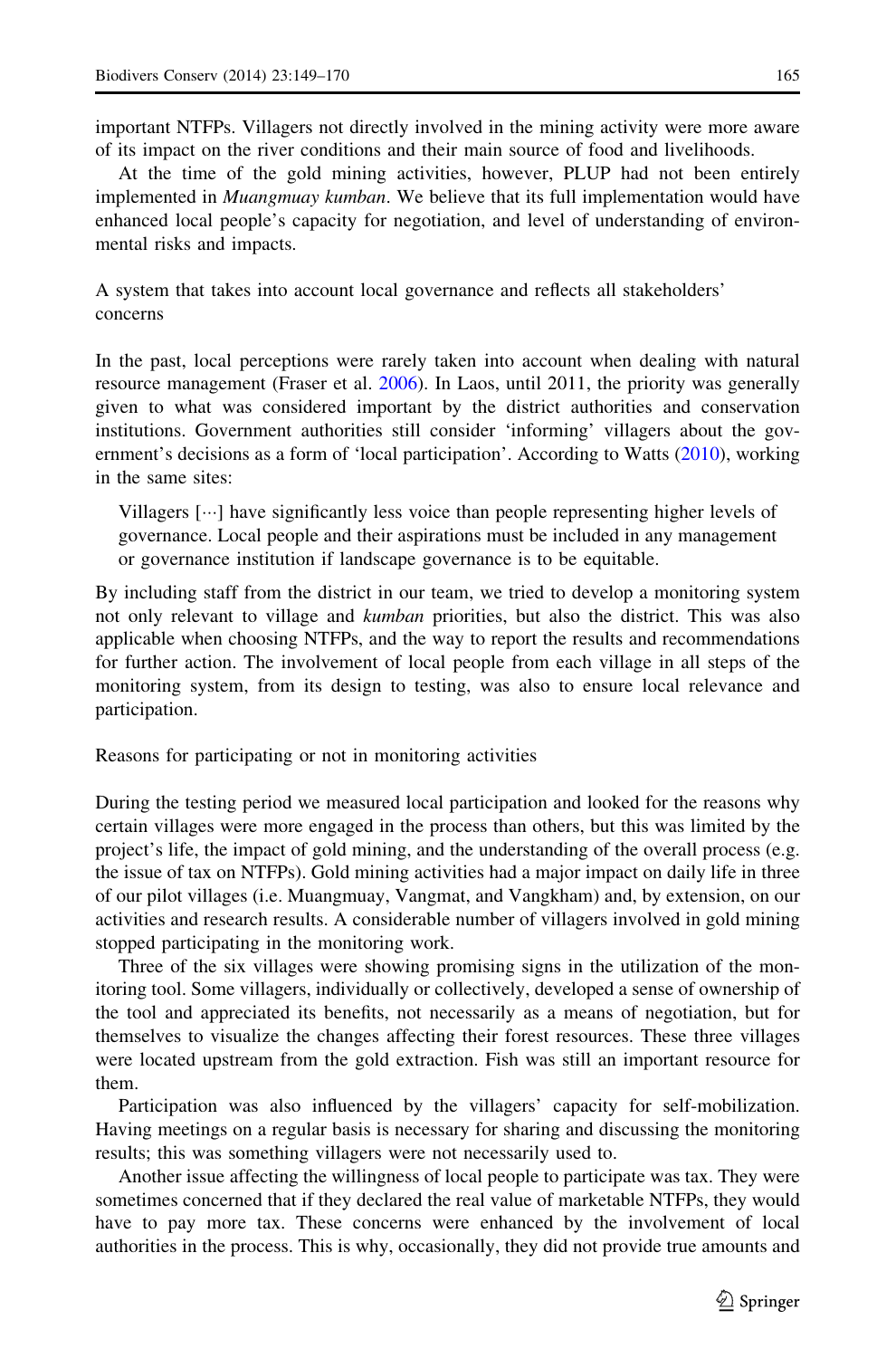did not attend meetings. To address this issue, the links between the different levels (village, kumban and district) need to be emphasized and strengthened, and the possible impacts of monitoring activities clarified.

Incentive for participating and local priorities

Collecting data on NTFP harvest is an investment in terms of time and effort, and without incentives, even the most relevant monitoring is unlikely to be sustained. Incentives could be, for example, better access to government programmes, services, and capacity building in terms of using the results as a powerful negotiating tool. We emphasised the latter during each of our meetings with villagers. We explained how to build an argument with or without the support of proven facts. For example, by using quantitative information on the cardamom harvest from the wild, during the previous few months, villagers were able to discuss with district officers whether the area designated in the land use plan for this NTFP collection was sufficient or not. They could also discuss whether the proposed management plans during PLUP for the area, and for the resource in question, were appropriate or not. However, the example of the gold mine shows the limitations of participatory approaches and of the level of empowerment they can provide to local communities. As far as incentives are concerned, local people's concerns in terms of land and natural resource management were small when compared to the bigger issues. This included the lack of power to prevent or control the private companies' activities and the short-term benefits when villagers were given permits for exploiting gold in the river within the concession area. But if properly embedded into official government policies, PLUP can include actual and potential drivers of change (e.g. agro-industry, mining) as one of the issues to be discussed and agreed upon between villagers and government organizations.

A system applicable to ongoing government policies

Monitoring, as part of PLUP, was first implemented in Muangmuay kumban at the time of our project. PLUP is important as it provides orientations regarding land management in the kumban for a period of 5 years.

Two of the PLUP monitoring objectives (MAF and NLMA [2009](#page-20-0), [2010\)](#page-20-0) are to:

Assess the impacts of PLUP on natural resource management at the village and village cluster levels.

And

Improve forest and agricultural land management used by communities at the village and village cluster levels.

Our monitoring system developed a regular and repetitive assessment of NTFP harvest, in order to understand the changes in the environment, based on the impact of decisions made during PLUP. Table [4](#page-14-0) shows a potential monitoring system that provides information on the effectiveness of different land uses, based on relevant, selected indicators. If this suggestion is accepted, the monitoring system could link local people's priorities to major government decisions and policies. Participatory monitoring could be applied in each of the official zones proposed for PLUP. Even if some zones may need a non-participatory kind of monitoring, for example, GIS monitoring and biophysical monitoring in protected areas, participatory monitoring may still be complementary.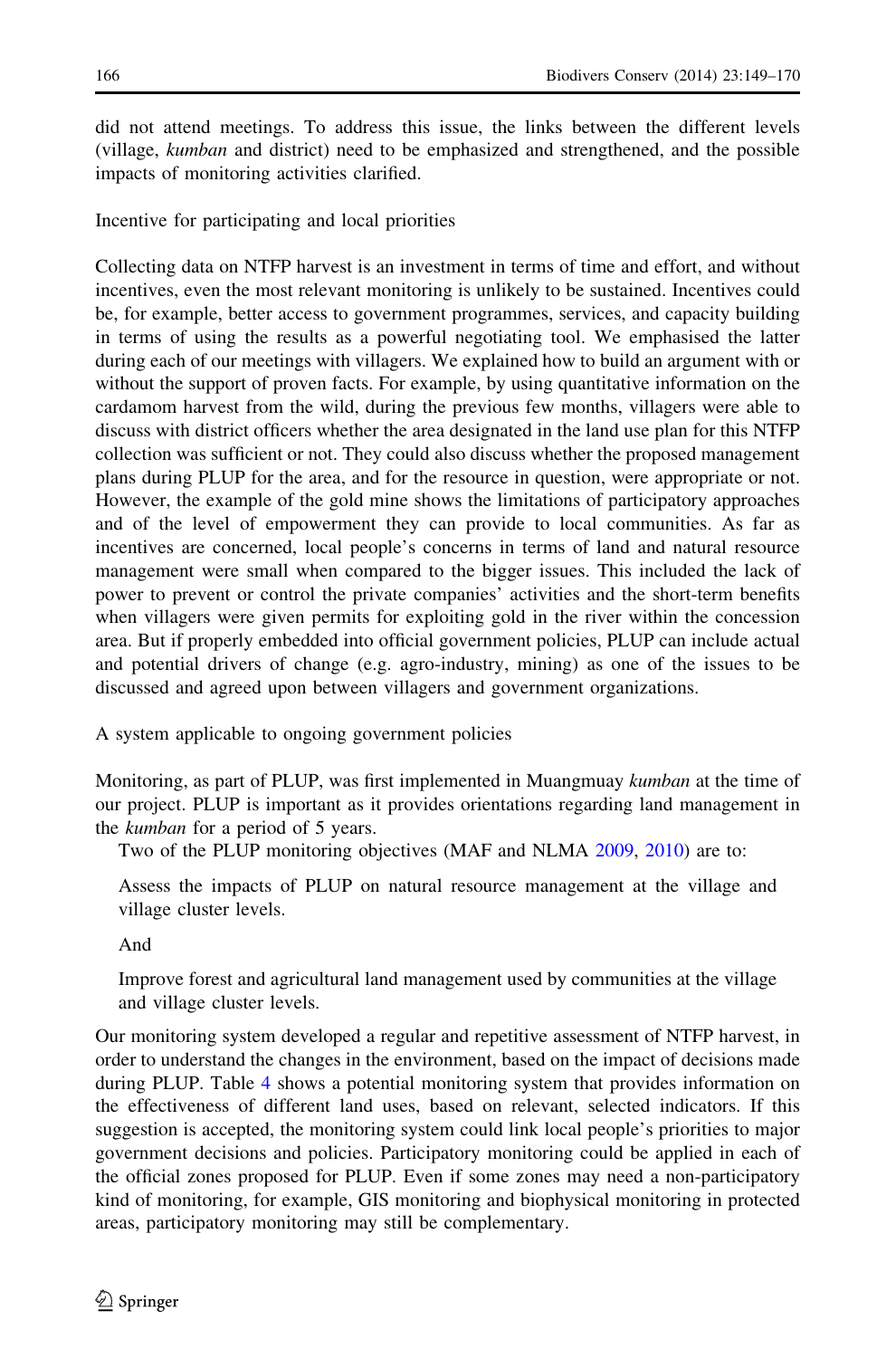The monitoring system proposed here links various types of activities to their effects. In some cases, we can distinguish between a minimal monitoring system, made of repeated, shared and discussed observations of changes among various social groups, and the optimal monitoring system providing facts and 'hard' data. A major part of our multistakeholder monitoring system was to recognize that changes in the landscape and people's livelihoods are occurring, and to look for 'more desirable' futures, acceptable to villagers and decision-makers (Belcher et al. [2013\)](#page-20-0). With sufficient time secured and regular "interlevel'' meetings, it could become the first step towards 'adaptive monitoring systems'.

Time for explaining, testing and refining the monitoring system

Because our project ran for only 2 years, we focused on a system development, rather than a full implementation of natural resource monitoring, hoping for a follow-up through future national or international development projects. This was barely enough time to familiarise the project staff with the concepts and to develop and test the monitoring approach. More time is needed to refine the approach based on the results from the test, and to work at its integration into PLUP. It is also necessary to follow the local pace, at the district level, which needs annual reporting on impacts of its policies and decisions. Of equal importance is the pace at the *kumban* and village levels, which follows different seasons. This would include seasons for NTFPs, rice harvest, and reporting to the district.

Projects, when using participatory monitoring, need to understand the economic context in which a target area evolves, and to include the short and medium-term variables affecting the area (e.g. seasonal activities and annual changes). Equally, projects need to be aware of and adapt to various threats and unexpected changes, such as gold mining, that can suddenly affect the system and compromise the accuracy of the results. Adaptive and progressive approaches need therefore to be developed, starting small on common concerns and building on the first experiences. For these reasons, short-term research and development projects can be effective in ensuring that monitoring is sustained only if they make the link to long-term processes and programs.

#### Conclusion

Participatory NTFP monitoring can work. It is potentially an important tool for multistakeholder decision-making, but both its limitations and potential for management need to be clearly identified. Our research shows that simple ways to monitor limited, but relevant, forest products require a sufficient time frame. It should also be noted that the integration of existing and possible future activities that enhance the local interest and sense of ownership are key to ensure participation and sustainability of the overall process.

Not a technical issue but needs time for full implementation

During the project implementation, we found that working with the villagers on specific resources (important economic NTFPs) is easy and sufficient to provide numbers that can be locally relevant and help with local decision-making in natural resource management. As we explained before, this requires following the local pace, villagers' agenda and seasonal duties, which all need time.

In order to be fully implemented, monitoring requires secured time. The time we had during our project was enough to develop an approach to identify the different issues to be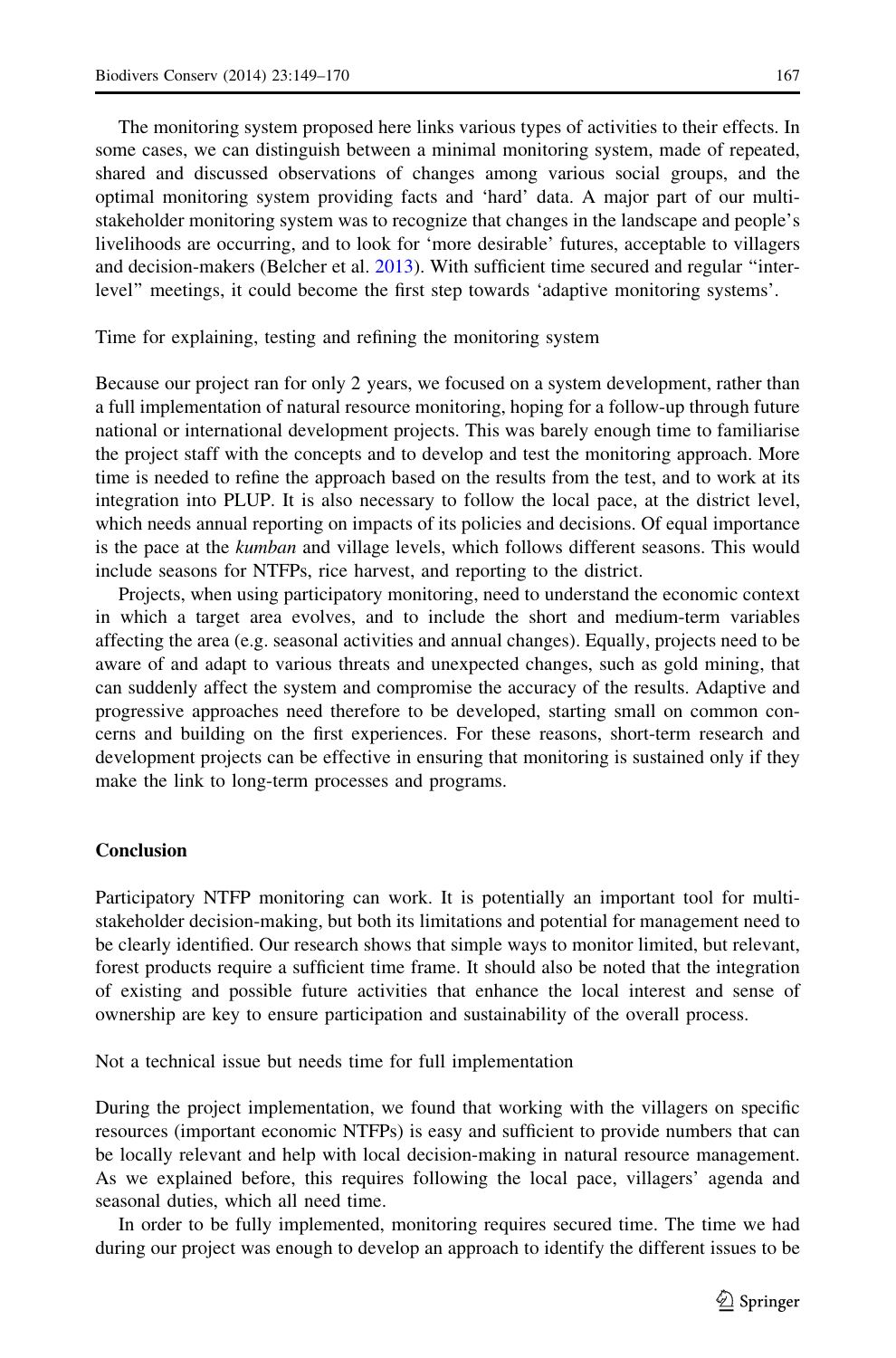<span id="page-19-0"></span>included in a monitoring system (i.e. time, seasonal calendar, people's availability, necessity of a multi-stakeholder engagement, selection of simple but important NTFPs). The repetition of assessments and measurements, and data quality control needs regular visits to the monitored villages. In our case, the 2 year-duration of our research was not enough to achieve long-term impacts. It did not allow real testing. We were only able to test the monitoring system for 6 months, which did not cover a full season of NTFP collection. Unpredictable events were among the limitations we identified for full implementation of the monitoring system. We recommend at least two cycles of NTFP harvest (i.e. 2 years), which would allow comparison, to test the approach and learn from the results.

Integration into national policies (here PLUP) was in progress at the end of the project (Lestrelin et al. [2011,](#page-20-0) Bourgoin and Castella [2011](#page-20-0), Bourgoin et al. [2012](#page-20-0)), but we lacked time to discuss with decision-makers ways the monitoring could be used to assess the impact of LUP and to scale up.

#### Scaling up

The monitoring system developed in Laos has the potential to address multi-stakeholders' concerns: villagers, including local elites, local authorities at the kumban and district levels, and organizations working on community development and conservation. Integrating these management practices into multi-level and multi-scale governance could support win-win solutions for both the villagers (data to negotiate) and the district authorities (data to deliver to the provincial level). If embedded in existing local governance and applied in key government policies, it could be used as a tool to empower local communities. This could be achieved by providing them with information on the effects of land management policies on forest resources and livelihoods. The different steps we propose could be applied easily to different situations elsewhere in the country. This could be with different ethnic groups, involving villages at different steps of rural transition, and different scales, from the village level to the village cluster and to the landscape. For the time being, we can only share the potential of this approach and call for more implementation trials before expanding it to different situations and provinces in the country.

Acknowledgments The authors thank the Viengkham community for their participation to their activities. They also thank Glen Mulcahy, Douglas Sheil and the anonymous reviewer for their valuable comments and editing, and Mohammad Agus Salim for designing the maps. They acknowledge the Swiss Agency for Development and Cooperation (SDC) and the European Commission for their financial support. This research was carried out by the Center for International Forestry Research (CIFOR), the Agricultural Research Center for International Development (CIRAD), as part of the CGIAR Research Program on Forests, Trees and Agroforestry, and the National Agricultural and Forestry Research Institute (NAFRI) in Lao PDR.

Open Access This article is distributed under the terms of the Creative Commons Attribution License which permits any use, distribution, and reproduction in any medium, provided the original author(s) and the source are credited.

#### References

Andrianandrasana HT, Randriamahefasoa J, Durbin J, Lewis RE, Ratsimbazafy JH (2005) Participatory ecological monitoring of the Alaotra wetlands in Madagascar. Biodivers Conserv 14:2757–2774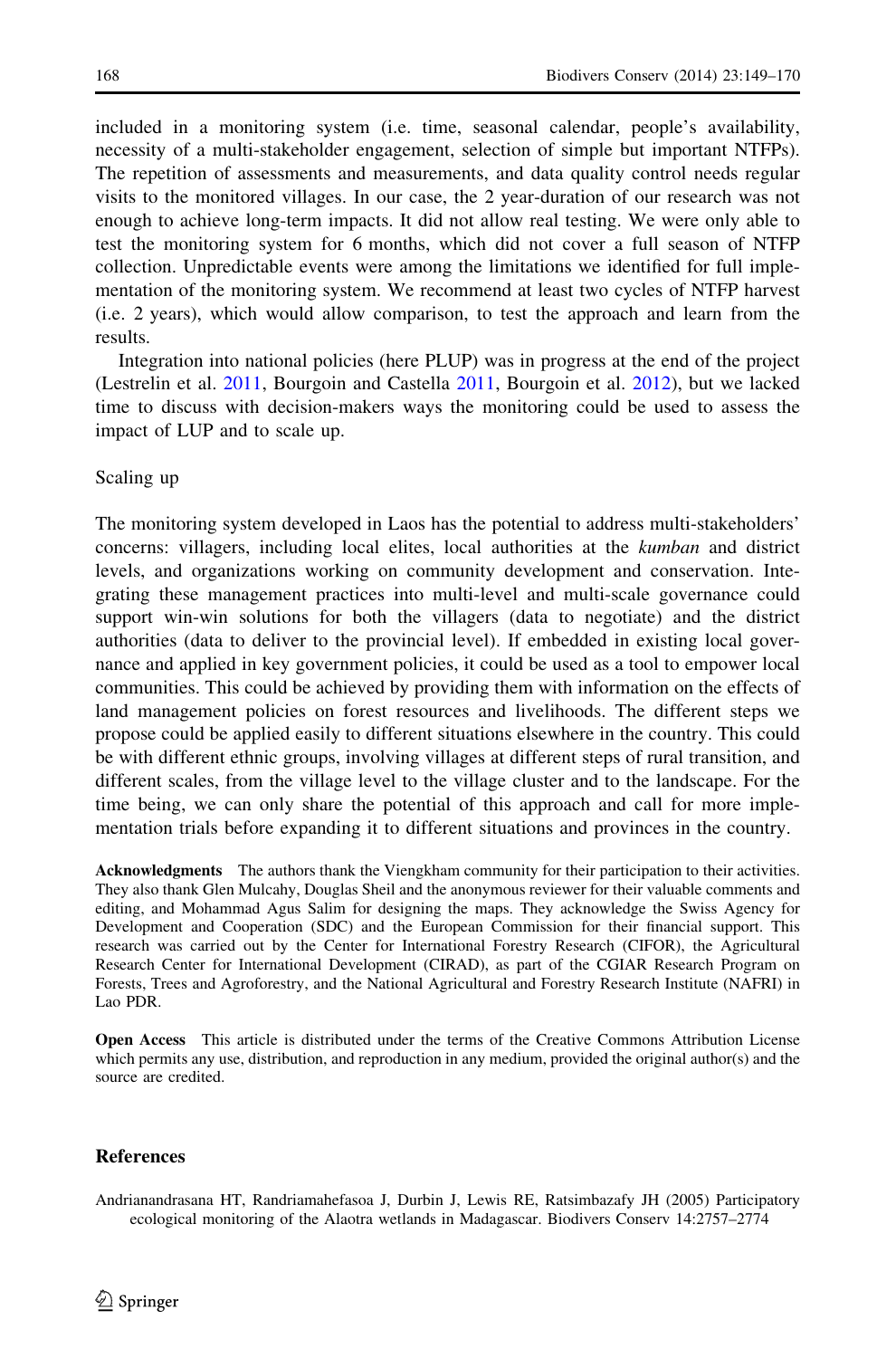- <span id="page-20-0"></span>Armitage DR, Plummer R, Berkes F, Arthur FI, Charles AT, Davidson-Hunt IJ, Diduck AP, Doubleday NC, Johnson DS, Marschke M, McConney P, Pinkerton EW, Wollenberg EV (2009) Adaptive co-management for social–ecological complexity. Front Ecol Environ 7:95–102
- Baird IG (2010) Land, rubber and people: rapid agrarian changes and responses in southern Laos. J Lao Stud  $1:1-47$
- Belcher B, Bastide F, Castella JC, Boissière M (2013) Development of a village-level livelihood monitoring tool: a case-study in Viengkham District, Lao PDR. Int Forest Rev 15(1):48–59
- Berkes F, Folke C (1998) Linking social and ecological systems: management practices and social mechanisms for building resilience. Cambridge University Press, Cambridge
- Berkes F, Colding J, Folke C (2000) Rediscovery of traditional ecological knowledge as adaptive management. Ecol Appl 10:1251–1262
- Boucard A, Boissière M, Castella JC, Basuki I, Ponkphady S, Mouaxeng-cha K, Thephavanh M, Vongmany O (2010) Methodology of design of a participatory monitoring system for clusters of villages in Lao PDR. Technical Report, CIFOR and NAFRI
- Bourgoin J, Castella JC (2011) ''PLUP FICTION'': landscape simulation for participatory land use planning in Northern Lao PDR. Mt Res Dev 31:78–88
- Bourgoin J, Castella JC, Pullar D, Lestrelin G, Bouahom B (2012) Toward a land zoning negotiation support platform: ''Tips and tricks'' for participatory land use planning in Laos. Landsc Urban Plan 104:270–278
- Chambers R (2006) Participatory mapping and geographic information systems: whose map? Who is empowered and who disempowered? Who gains and who loses? EJISDC 25:1–11
- Chazee L (1999) The peoples of Laos, rural and ethnic diversities. White Lotus, Bangkok
- CIFOR (2010) Building sustainable landscape management in the Lao PDR. Policy Brief, CIFOR and NAFRI
- Colfer CJP (2007) Simple rules for catalyzing collective action in natural resource management contexts. CIFOR, Jakarta
- Cundill G, Fabricius C (2009) Monitoring in adaptive co-management: toward a learning based approach. J Environ Manag 90:3205–3211
- Danielsen F, Burgess ND, Balmford A (2005a) Monitoring matters: examining the potential of locally-based approaches. Biodivers Conserv 14:2507–2542
- Danielsen F, Jensen AE, Alviola PA, Balete DS, Mendoza M, AnsonTagtag, Custodio C, Eenghoff M (2005b) Does monitoring matter? A quantitative assessment of management decisions from locallybased monitoring of protected areas. Biodivers Conserv 14:2633–2652
- Danielsen F, Burgess ND, Balmford A, Donald PF, Funder M, Jones JPG, Alviola P, Balete DS, Blomley T, Brashares J et al (2008) Local participation in natural resource monitoring: a characterization of approaches. Conserv Biol 23(1):31–42
- DeNeve KM, Heppner MJ (1997) Role play simulations: the assessment of an active learning technique and comparisons with traditional lectures. Innov High Educ 21:231–246
- Evans KA, Guariguata MR (2007) A global review of participatory monitoring in tropical forest management. CIFOR, Bogor
- Foppes J (2008) Knowledge capitalization: agriculture and forestry development at ''Kum Ban'' Village cluster level in Lao PDR. Technical report, LEAP and NAFES
- Fraser EDG, Dougill AJ, Mabee WE, Reed M, McAlpine P (2006) Bottom up and top down: analysis of participatory processes for sustainability indicator identification as a pathway to community empowerment and sustainable environmental management. J Environ Manag 78:114–127
- Garcia CA, Lescuyer G (2008) Monitoring, indicators and community based forest management in the tropics: pretexts or red herrings? Biodivers Conserv 17(6):1303–1317
- Hargitai HI (2006) Planetary maps: visualization and nomenclature. Cartographica 41(2):150–164
- Laumonier Y, Bourgeois R, Pfund J-L (2008) Accounting for the ecological dimension in participatory research and development: lessons learned from Indonesia and Madagascar. Ecol Soc 13:22
- Lestrelin G, Bourgoin J, Bouahom B, Castella J-C (2011) Measuring participation: case studies on village land use planning in northern Lao PDR. Appl Geogr 31:950–958
- MAF (2008) Ministerial direction of the Minister of Agriculture and Forestry on ''establishing agriculture and forestry technical service center'' MAF, Vientiane
- MAF, NLMA (2009) Participatory Agriculture and Forest Land Use Planning at Village and Village Cluster Level. Report, Ministry of Agriculture and Forestry and National Land Management Authority
- MAF, NLMA (2010) Participatory Agriculture and Forest Land Use Planning at Village and Village Cluster Level. Report, Ministry of Agriculture and Forestry and National Land Management Authority
- NAFRI, NAFES, NUOL (2005) Improving livelihoods in the upland of the Lao PDR, Volume 1: Initiatives and approaches. National Agriculture and Forestry Research Institute, Vientiane